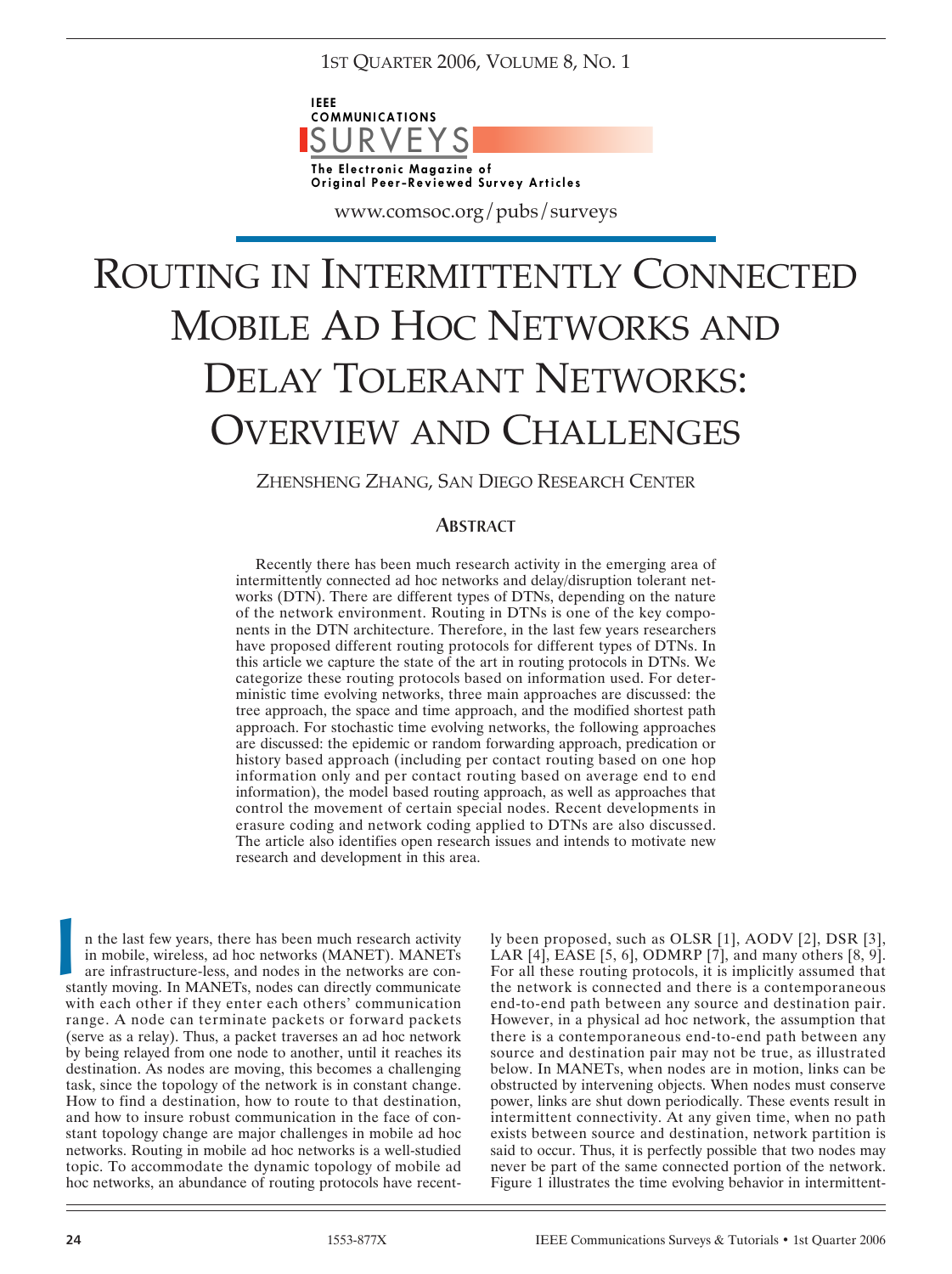

■ **Figure 1.** *Illustration of time evolving behavior of ad hoc networks.* 

ly connected networks (ICN). In Fig. 1 there is no direct path from node S to node D at any given time. Packets from node S can be delivered to node D if intermediate nodes can hold/carry the packets. (At 8:00 am, node S sends the packets to node 2; at 10:00am node 2 forwards the packets to node 3; and at 11:30 am node 3 forwards the packets to node D.) Examples of an intermittently connected network are:

- An inter-planet satellite communication network where satellites and ground nodes may only communicate with each other several times a day.
- A sensor network where sensors are not powerful enough to send data to a collecting server all the time or scheduled to be wake/sleep periodically.
- A military ad hoc network where nodes (e.g., tanks, airplanes, soldiers) may move randomly and are subject to being destroyed.

Applications in ICNs must tolerate delays beyond conventional IP forwarding delays, and these networks are referred to as delay/disruption tolerant networks (DTN). *Routing protocols such AODV and OLSR do not work properly in DTNs, since under these protocols, when packets arrive and no contemporaneous end-to-end paths for their destinations can be found, these packets are simply dropped. New routing protocols and system architectures should be developed for DTNs.*

There are many potential applications in DTNs, such as inter-planetary network (IPN), Zebranet, DataMule, and village networks. IPN [10] consists of both terrestrial and interplanetary links, which suffers from long delays and episodic connectivity. In Zebranet [11], wild-life researchers drive through a forest collecting information about the dispersed zebra population. In the DataMule project [12], DataMules randomly move and collect data from low power sensors. For village networks, for example, a recent project in developing nations uses rural buses to provide Internet connectivity to otherwise isolated and remote villages that do not have any communication infrastructure [13]. Another example of village networks is presented in [14], in which the Wizzy digital courier service provides disconnected Internet access to people/students in remote villages of South Africa. A courier on a motorbike, equipped with a USB storage device, travels from a village to a large city that has high-speed Internet connectivity. Typically, it takes a few hours for the courier to travel from the village to the city.

There are many different *terminologies* used for DTNs in the literature, such as eventual connectivity, space-time routing, partially connected, transient connection, opportunistic networking, extreme networks, and end-to-end communica-

tion. The data unit in DTNs can be a message, a packet, or bundle, which is defined as a number of messages to be delivered together. For simplicity, throughout this article we use bundles, messages, and packets interchangeably.

The characteristics of DTNs are very different from the traditional Internet in that the latter implicitly has some well-known assumptions: •Continuous connectivity

- •Very low packet loss rate
- •Reasonably low propagation delay

DTNs do not satisfy all of these assumptions, and sometimes none. The challenges in designing efficient protocols in DTNs are extremely long delay (up to days),

frequent disconnection, and opportunistic or predicable connections. Consequently, the existing protocols developed for the wired Internet are not able to handle data transmission efficiently in DTNs. In DTNs, end-to-end communication using the TCP/IP protocol may not work, as packets whose destinations cannot be found are usually dropped. If packet dropping is too severe, TCP eventually ends the session. UDP provides no reliable service and cannot "hold and forward." *New protocols and algorithms need to be developed*. There are several different types of DTNs due to their different characteristics. For instance, the satellite trajectories in example a) are predictable, while the movement of a soldier or tank in example c) may be random. Therefore, for different types of DTNs, different solutions may need to be proposed. Recently, the DTN research group under the Internet Research Task Force (IRTF) has proposed several research documents, including a DTN architecture [10, 15–17]. This architecture addresses communication issues in extreme networks or networks encompassing a wide range of architectures. The architecture is a network of regional networks, and an overlay on top of the transport layer of these regional networks. It provides key services, such as in-network data storage and retransmission, interoperable naming, and authenticated forwarding. The DTN solutions in [15] are concerned with message transport between infrastructures of disparate architectures by using gateways that handle "bundles" of messages between these infrastructures. The DTN architecture addresses the issues of eventual connectivity and partitioned networks by the use of a store and forward mechanism, and handles the diverse addressing needs of the overlay architecture by using an addressing scheme that exploits the late binding of addresses — local addresses are not bound to nodes until the message is in the local area of the destination. This creates a hierarchical routing structure that makes routing across networks easier to implement. There are many activities in the DTN working group; due to space limitation, readers are referred to [15] (the references therein) for more information.

Routing in DTNs is one of the key components in the architecture document. Based on different types of DTNs, deterministic or stochastic, different routing protocols are required. Due to intermittent connectivity, it is likely that paths to some of the destinations may not exist from time to time. When a packet arrives and its destination cannot be found in the routing table, the packet is simply dropped under the routing protocols mentioned above (developed with the assumption that the network is connected). Therefore, these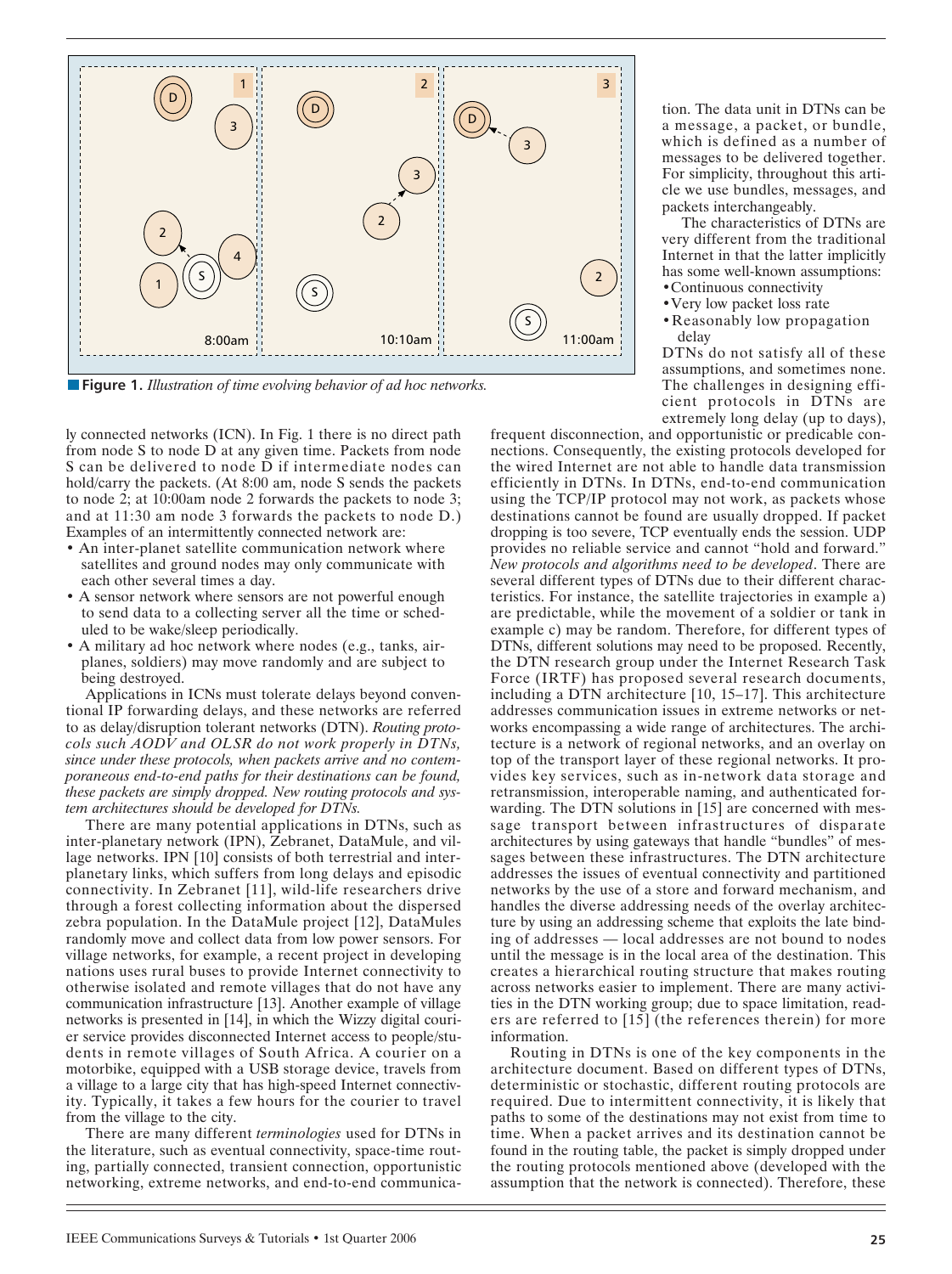

■ **Figure 2.** *Illustration of different metrics.* 

routing protocols will not work efficiently in DTNs. In this article, we provide an overview of the state of the art in DTN routing protocols.

To cope with intermittent connectivity, one natural approach is to extend the store-and-forward routing to storecarry-forward (SCF) routing. In store-carry-forward routing, a next hop may not be immediately available for the current node to forward the data. The node will need to buffer the data until the node gets an opportunity to forward the data and must be capable of buffering the data for a considerable duration. The difficulty in designing a protocol for efficiently and successfully delivering messages to their destinations is to determine, for each message, the best nodes and time to forward. If a message cannot be delivered immediately due to network partition, the best carriers for a message are those that have the highest chance of successful delivery, i.e., the highest delivery probabilities. As ad hoc networks could be very sparse, SCF routing could mean that the node may have to buffer data for a long period of time. This condition can become worse if the next hop is not selected properly. A bad forwarding decision may cause the packets to be delayed indefinitely. If messages must be stored somewhere, a buffer management scheme should be proposed.

If all the future topology of the network (as a time-evolving graph) is deterministic and known, or at least predictable, the transmission (when and where to forward packets) can be scheduled ahead of time so that some optimal objective can be achieved. If the time-evolving topology is stochastic, SCF routing performs routing by moving the message closer to the destination one hop at a time. If the nodes know nothing about the network states, then all the nodes can do is to randomly forward packets to their neighbors. Protocols in this category are referred to as epidemic. If one can estimate the forwarding probability of its neighbors, a better decision could be made. Protocols in this category are referred to as historybased or estimation-based forwarding. Furthermore, if the mobility patterns can be used in the forwarding probability estimation, an even better decision may be made. Protocols in this category are referred to as model-based forwarding. In some cases, network efficiency can be achieved if the movements of certain nodes are controlled and these protocols are in the category of controlling node movements. Recently, coding-based routing protocols have also been proposed for DTNs.

In this article we will review some of the routing protocols in DTNs and categorize them as follows.

- Deterministic case
	- –Space time routing [18]
	- –Tree approach [19]
	- –Modified shortest path approaches [16]
- Stochastic case
	- –Epidemic/random spray [20–25]
	- –History or predication-based approach
		- √ Per contact routing based on one-hop information [11, 26–29]
		- √ Per contact routing based on end-to-end information [26, 30, 31]
	- –Model-based [32, 33]
	- –Control movement [12, 34–39]
	- –Coding-based approaches [40–43]

The remainder of the article is organized as follows. We

review protocols under deterministic assumption (where the network topology is deterministic and known ahead of time). Protocols for stochastic or dynamic networks are discussed, including recent developments using coding techniques. Future research topics and challenges are discussed. We then conclude the article.

# **DETERMINISTIC ROUTING**

In this section we review a few routing protocols, assuming that future movement and connections are completely known (that is, the entire network topology is known ahead of time).

In a tutorial article [44], Ferreira describes a simple combinatorial reference model that captures most characteristics of time-varying networks. A notion of evolving graphs, which consists of formalizing time domain graphs, is introduced. Modeling time in mobile ad hoc networks gives rise to several different matrices that may serve as objective functions in routing strategies, such as "earliest time to reach one or all the destinations" or "minimum hop paths" (with or without the condition that packets arrive before a predefined time period). Readers are referred to [44] for more details and references therein. In Fig. 2 of [44] the min-hop path from S to D takes four hops at time interval 1, while it takes one hop at time interval 4, where the number next to each link denotes the time interval during which the link is active.

In [19] algorithms selecting the path of message delivering are presented, depending on the available knowledge about the motion of hosts. Three cases are considered. In the first case it assumes that global knowledge of the characteristic profiles with respect to space and time (that is, the characteristic profiles of the motion and availability of the hosts as *functions of time*) are completely known by all the hosts. Paths are selected by building a tree first. Such an approach is referred to as the tree approach. Under the tree approach, a tree is built from the source host by adding children nodes and the time associated with nodes. Each node records all the previous nodes the message has to travel and the earliest time to reach it. A final path can be selected from the tree by choosing the earliest time (or minimum hop) to reach the desired destination. In the second case, it assumes that characteristic profiles are initially unknown to hosts. Hosts gain this information through learning the future by letting neighbor hosts exchange the characteristic profiles available between them. Paths are selected based on this partial knowledge. In the third case, to enhance the algorithm in the second case, it also requires hosts to record the past, that is, it stores the sequence of hosts a message has transited within the message itself.

For DTNs, several routing algorithms are proposed in [16] depending on the amount of knowledge about the network topology characteristics and traffic demand. They define four *knowledge oracles*; each oracle represents certain knowledge of the network. The *Contacts Summary Oracle* contains information about aggregate statistics of the contacts (resulting in time-invariant information). A contact is defined as an opportunity to send data. The *Contacts Oracle* contains information about contacts between two nodes at any point in time. This is equivalent to knowing the time-varying networks. The *Queuing Oracle* gives information about instantaneous buffer occupancies (queuing) at any node at any time. The *Traffic Demand Oracle* contains information about the present or future traffic demand. Based on the assumption of which oracles are available, the authors present corresponding routing algorithms. For example, if all the oracles are known, a linear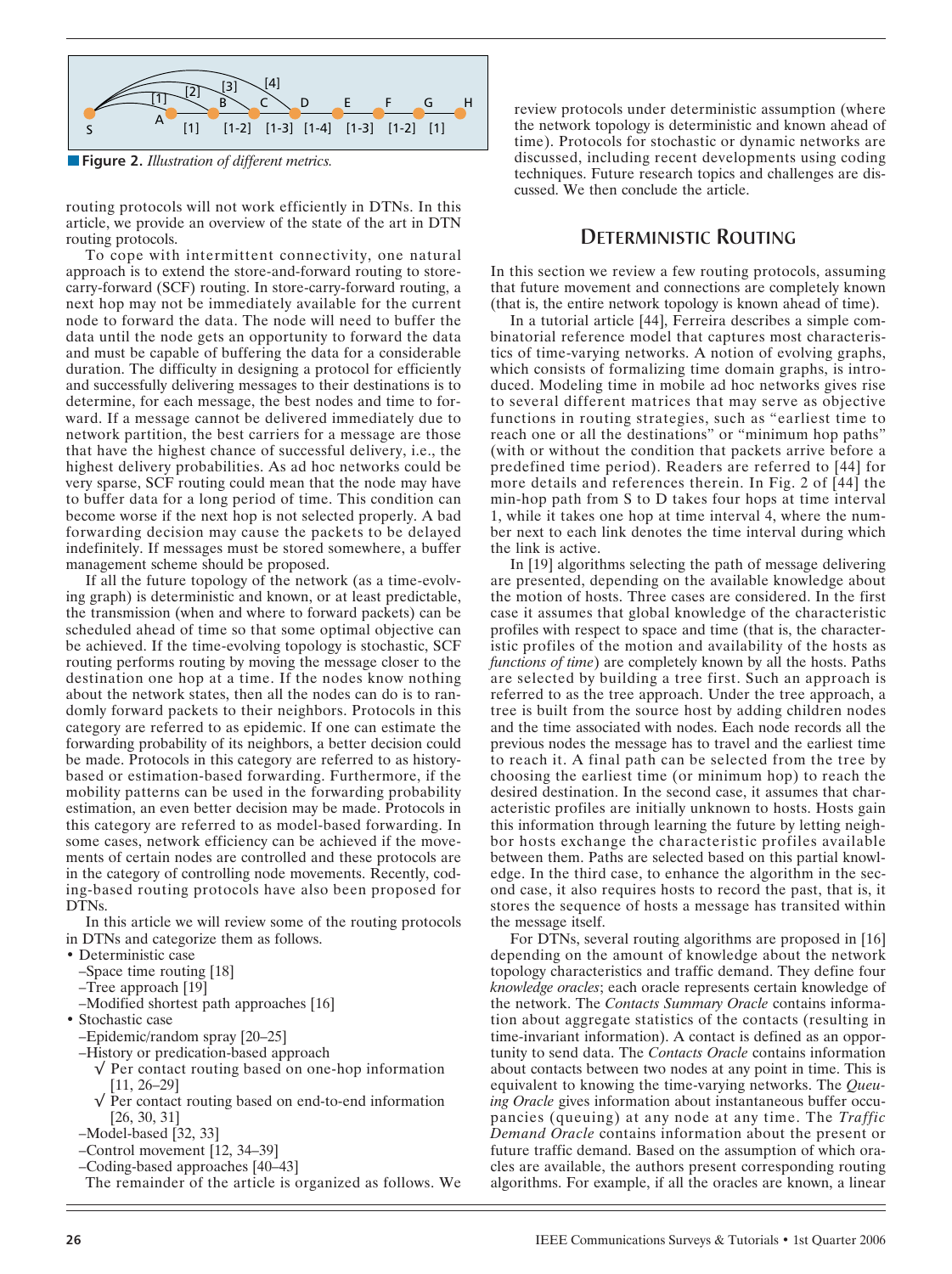programming is formulated to find the best route. If only the Contacts Summary Oracle is available, Dijkstra with timeinvariant edge costs based on average waiting time is used to find the best route. If only the Contact Oracle is available, modified Dijkstra with time-varying cost function based on waiting time is used to find the route. All of the algorithms developed (except the zero-knowledge case) in [16] are for the deterministic case.

Assuming the characteristic profile is known over an infinite time horizon may not be realistic in ad hoc networks. In [18] it is assumed that the characteristic profile can be accurately predicted over the time interval of *T*. They model the dynamic of the networks as a *space-time graph*. Routing algorithms in the constructed space-time graph are developed using dynamic programming and shortest path algorithm. The routing algorithm finds the best route for messages by looking ahead. The idea of the time layers in the space-time graph comes from time-expanded graphs [45]. The timeexpanded graphs approach translates a problem of network flow over time to a classical "static" network flow, and standard tools of graph theory such as the Floyd-Warshall algorithm can be applied to compute the shortest path for a source destination pair.

In all these approaches under the deterministic case, an end-to-end path (possibly time dependent) is determined before messages are actually transmitted. However, in certain cases the topology of the network may not be known ahead of time. In the following section we review some of the protocols designed for stochastic or random networks.

# **STOCHASTIC OR DYNAMIC NETWORKS**

In this section, we review some of the routing protocols when the network behavior is random and not known. These protocols depend on decisions regarding where and when to forward messages. The simplest decision is to forward to any contacts within range, while other decisions are based on history data, mobility patterns, or other information.

#### **EPIDEMIC (OR PARTIAL) ROUTING-BASED APPROACH**

In the epidemic routing category, packets received at intermediate nodes are forwarded to all or part of the nodes' neighbors (except the one who sends the packet) without using any predication of the link or path forwarding probability. Epidemic routing is a natural approach when no information can be determined about the movement patterns of nodes in the system.

Vahdat and Becker [20] propose an epidemic routing protocol for intermittently connected networks. When a message arrives at an intermediate node, the node floods the message to all its neighbors. Hence, messages are quickly distributed through the connected portions of the network. Epidemic routing relies on carriers of messages coming into contact with another node through node mobility. When two nodes are within communication range, they exchange pair-wise messages that the other node has not seen yet. Their simulation results show that, in the special scenarios considered, epidemic routing is able to deliver nearly all transmitted messages, while existing ad hoc routing protocols fail to deliver any messages because of the limited node connectivity when the buffer capacity is sufficiently large.

Another extreme is to let the source hold the message and deliver to the destination only when they are within communication range. This approach obviously has minimal overhead, but the delay could be very long. In [21] Grossglauser and Tse

propose a 2-hop forwarding approach and have explored a theoretical framework where nodes with infinite buffer move independently around the network, and every node gets close to any other node for some short time period per time slot. Within this framework, a node *s* gives a message addressed to node *t* to another *randomly* chosen node one hop away in the network, called a "receiver." When the receiver happens to be within the range of the destination node *t*, the receiver sends the message to the destination. Hence, a message will only make *two hops* and no message will be transmitted more than twice. They prove that a message is guaranteed to be delivered, even if its delivery time is averaged over many time slots. This result sets a theoretical bound, since it assumes a complete mixing of the trajectories so that every node can get close to another one.

In the Infostation model [46] users can connect to the network in the vicinity of Infostations, which are geographically distributed throughout the area of network coverage. Infostations provide strong radio signal quality to small disjoint geographical areas and, as a result, offer very high rates to users in these areas. However, due to the lack of continuous coverage, this high data rate comes at the expense of providing intermittent connectivity only. Since a node that wishes to transmit data may be located outside the Infostations' coverage areas for an extended period of time and must always transmit to an Infostation directly, large delays may result. Upon arrival in a coverage zone, the node can transmit at very high bit-rates. Thus, *Infostations trade connectivity for capacity, by exploiting the mobility of the nodes*. It is assumed that the *Infostations* are connected. The authors in [22] propose a Shared Wireless Infostation Model (SWIM), where SWIM is a marriage of the Infostations concept with the (epidemic) ad hoc networking model. (Propagation of information packets within SWIM is identical to the epidemic routing protocol [20].) The only difference is that any one of the many Infostations could serve as a destination node, while in [20], there is only one destination node for a given packet. A real-world application based on the Infostation model is presented in [22]. One of the benefits of SWIM, by allowing the packet to spread throughout the mobile nodes, is that the delay for the replicas to reach an Infostation can be significantly reduced. However, this comes at a price: spreading the packets to other nodes consumes network capacity. Again, there is a capacity-delay tradeoff, which can be controlled by limiting the parameters of the spread, for example, by controlling the probability of packet transmission between two adjacent nodes, the transmission range of each node, or the number and distribution of the Infostations. However, how to choose these controlling parameters is not discussed in [22].

A relay-based approach to be used in conjunction with traditional ad hoc routing protocols is proposed in [23]. This approach takes advantage of node mobility to disseminate messages to mobile nodes. The result is the Mobile Relay Protocol (MRP), which *integrates message routing and storage in the network*. The basic idea is that if a route to a destination is unavailable, a node performs a *controlled local broadcast* (a relay) to its immediate neighbors (that is the only time that broadcast is used in the protocol). All nodes that receive this packet store it and enter the relaying mode. In the relaying mode, the MRP first checks with the (traditional) routing protocols to see if a route of less than *d* hops exists to forward the packet. If so, it forwards the packet and the packet is delivered. If no valid route exists for the packet, it enters the storage phase, which consists of the following steps:

• If the packet is already stored in the node's buffer, then the older version of the packet is discarded.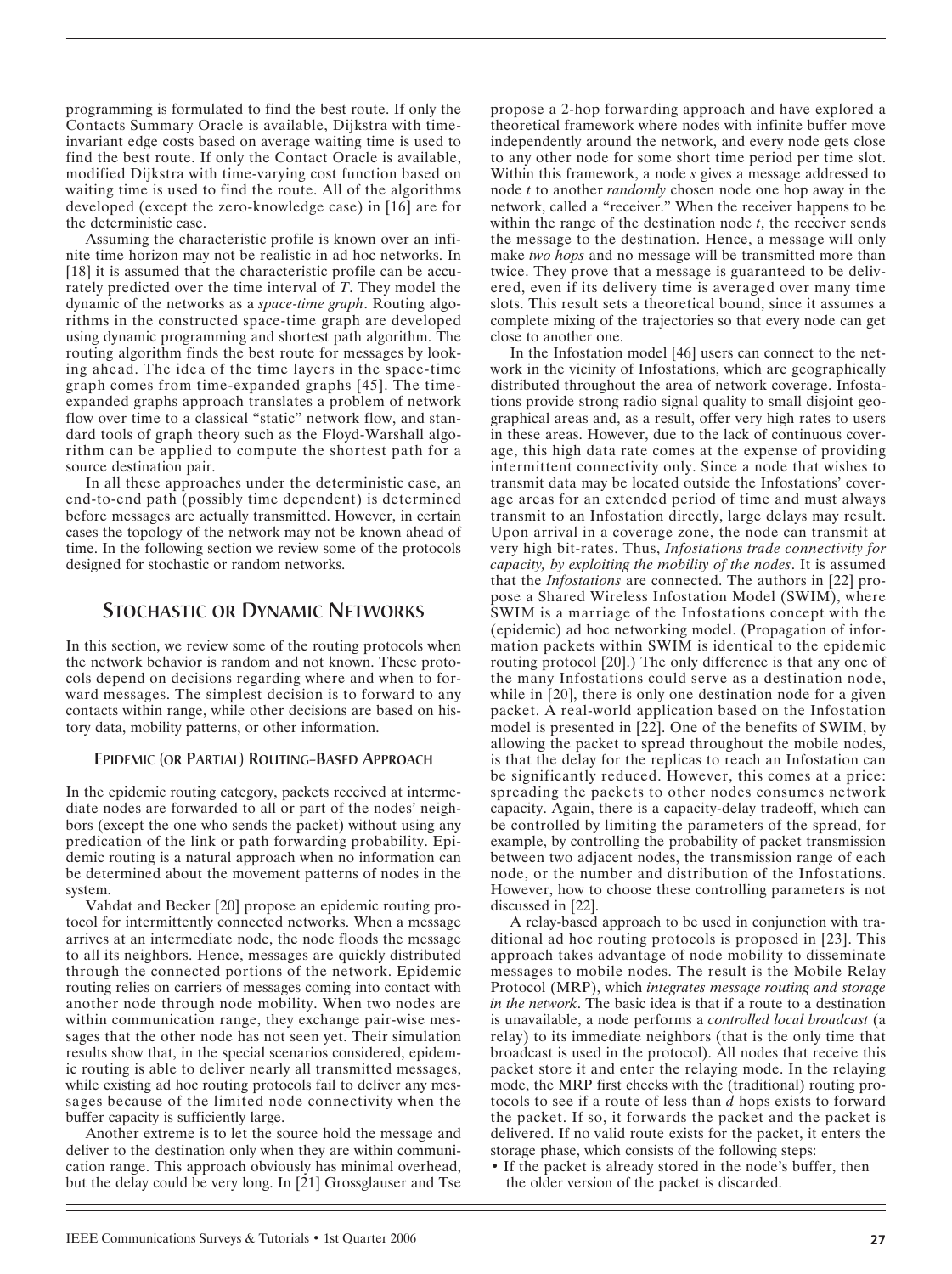- Otherwise, the node buffer is checked. If it is not full, then the packet is stored and the time-to-live parameter *h* in the MRP header of the packet is decremented by 1.
- If the buffer is full, then the least recent packet is removed from the buffer and it is relayed to a single *random* neighbor if  $h > 0$ .

In a network with sufficient mobility, it is quite likely that one of the relay nodes to which the packet has been relayed will encounter a *node* that has a valid, short (conventional) route to the eventual destination, thereby increasing the likelihood that the message will be successfully delivered. It is not clear why the authors choose to broadcast only once, and then select one node *randomly* to forward in case the buffer is full (to keep the packet in the network). Why not broadcast twice or three times?

To limit the amount of broadcasting to all its neighbors as in [20, 22], the Spraying protocol [24] restricts forwarding to a ray in the vicinity of the destination's last known location. In [24] it is assumed that the destination's *last location is known* and there is a separate *location manager* in the system. To deal with high mobility, Spray routing [24] multicasts traffic within the vicinity of the last known location of a session's destination. The idea is that even though a highly mobile node may not be in the location last reported by the location tracking mechanism, it is likely to be in one of the surrounding locations. By "spraying" to the vicinity of the *last-known location* of the destination, the algorithm attempts to deliver packets to the destination even if it moves to a nearby location during the location tracking convergence time. A sprayed packet is first unicast to a node close to the destination, and then multicast to multiple nodes around the destination. The magnitude of the spraying depends on the mobility; the higher the mobility, the larger the vicinity. Upon a change in affiliation, a node sends a *location update* to its location manager. In order to communicate with a destination node, D, a source node sends a *location subscribe* to the location manager. The current location and changes (in location) thereafter are sent by the location manager to the source using a location information message. Note that it is possible that the destination receives duplicate packets, and it is assumed that there is an end-to-end duplicate detection mechanism that will discard such packets. Spray routing is an integrated location tracking and forwarding scheme. Both location managers and switches/routers participate in spray routing. How to choose the first node at the beginning to forward to is not clearly explained in the article.

In [25] the authors present an experimental study to test the feasibility of using user mobility and opportunistic pairwise contact to form an *opportunistic ad-hoc* network in a *campus environment*. Using commodity mobile devices, they instrument two user studies for experimentally collecting trace data of user contact. The approach is unique in that they do not have a predetermined model of user mobility, and they strive to provide a networking model based only on pair-wise contact. The results of the experiment are promising, showing that user mobility can potentially be used to form a network. Using this trace data, they simulate an idealized network using *epidemic* propagation, and observe that nodes exhibit signs of regularity and affinity of contact. Furthermore, in many cases, success of message delivery from any source to a destination is not evenly distributed among the intermediate nodes. Thus, source nodes can potentially use this information for better routing decisions. During the test, they observe that power management is one of the critical issues. No new protocols are proposed in the article. Analysis of the delay in epidemic routing is presented in [47, 48].

### **ESTIMATION (OF THE LINK FORWARDING PROBABILITY) BASED APPROACH**

Instead of blindly forwarding packets to all or some neighbors, intermediate nodes estimate the chance, for each outgoing link, of eventually reaching the destination. Based on this estimation, the intermediate nodes decide whether to store the packet and wait for a better chance, or decide to which nodes (and the time) to forward. A first theoretic work on link estimation is given in [49]. Some protocols make the per contact forwarding decisions based only on the next hop information, such as next hop forwarding probability, while some other protocols make the per contact forwarding decisions based on average end-to-end metrics, such as expected shortest path or average end-to-end delay.

*Per Contact Routing Based on Next Hop Information Only* — A follow up work to [20] is presented in [26], which extends Vahdat's work to situations with limited resources. In their work, though still using flooding-like propagation, they enhance the drop strategy in epidemic routing when caches or buffers are filled. Their algorithm works as follows. When a node A meets another node B, they perform a bundle exchange through a number of steps. First, node A gives to node B a list of the bundles node A carries with their destinations. Each bundle also contains a likelihood of delivery by node A. Node A receives the same list from B and calculates the likelihood of delivering B's bundles. Node A now sorts the combined lists by the likelihood of delivery, removes node A's own bundles, and also deletes bundles that B has a higher likelihood of delivering. Node A then selects the top *n* bundles remaining, and *requests from B all the bundles (up to n) that node A does not already have*. They propose four types of drop strategies for deciding which bundles to exchange when two nodes meet, and simulation results show that Drop-Oldest (DOA) and Drop-Least-Encountered (DLE) yielded the best performance. The encounter value is an estimation of meeting likelihood of two given nodes. The DLE algorithm has peers keep track of the other peers they meet regularly over time. Peers initialize their likelihood of delivery of a bundle to a moving peer as 0. When peer A meets another peer B, the former sets the likelihood of delivering bundles to B as 1. These values degrade over time, such that they are reinforced only if A and B meet periodically.

Similar to the work in [26], a probabilistic routing protocol, PROPHET (Probabilistic Routing Protocol using History of Encounters and Transitivity), is proposed in [27]. PROPHET first estimates a probabilistic metric called delivery predictability, *P*(*a*, *b*), at every node *a*, for each known destination *b*. This indicates how likely it is that this node will be able to deliver a message to that destination. The operation of PROPHET is similar to that in [26]. When two nodes meet, they exchange summary vectors, and also a delivery predictability vector containing the delivery predictability information for destinations known by the nodes. The summary vectors are obtained in the same way as in [26] (where the vector is called a list). This additional information is used to update the internal delivery predictability vector as follows:

$$
P_{(a,b)} = \begin{cases} P_{(a,b)_{old}} + (1 - P_{(a,b)_{old}}) P_{init} & \text{if } a \text{ } b \text{ meets} \\ P_{(a,b)_{old}} X \gamma^k & \text{otherwise} \end{cases}
$$

where  $P_{init}$  in (0,1) is an initialization constant (with all  $P(a, b)$ ) being set at  $P_{init}$ ) and  $\gamma$  in (0,1) is an aging constant. The information in the summary vector is used to decide which messages to request from the other node. Simulation results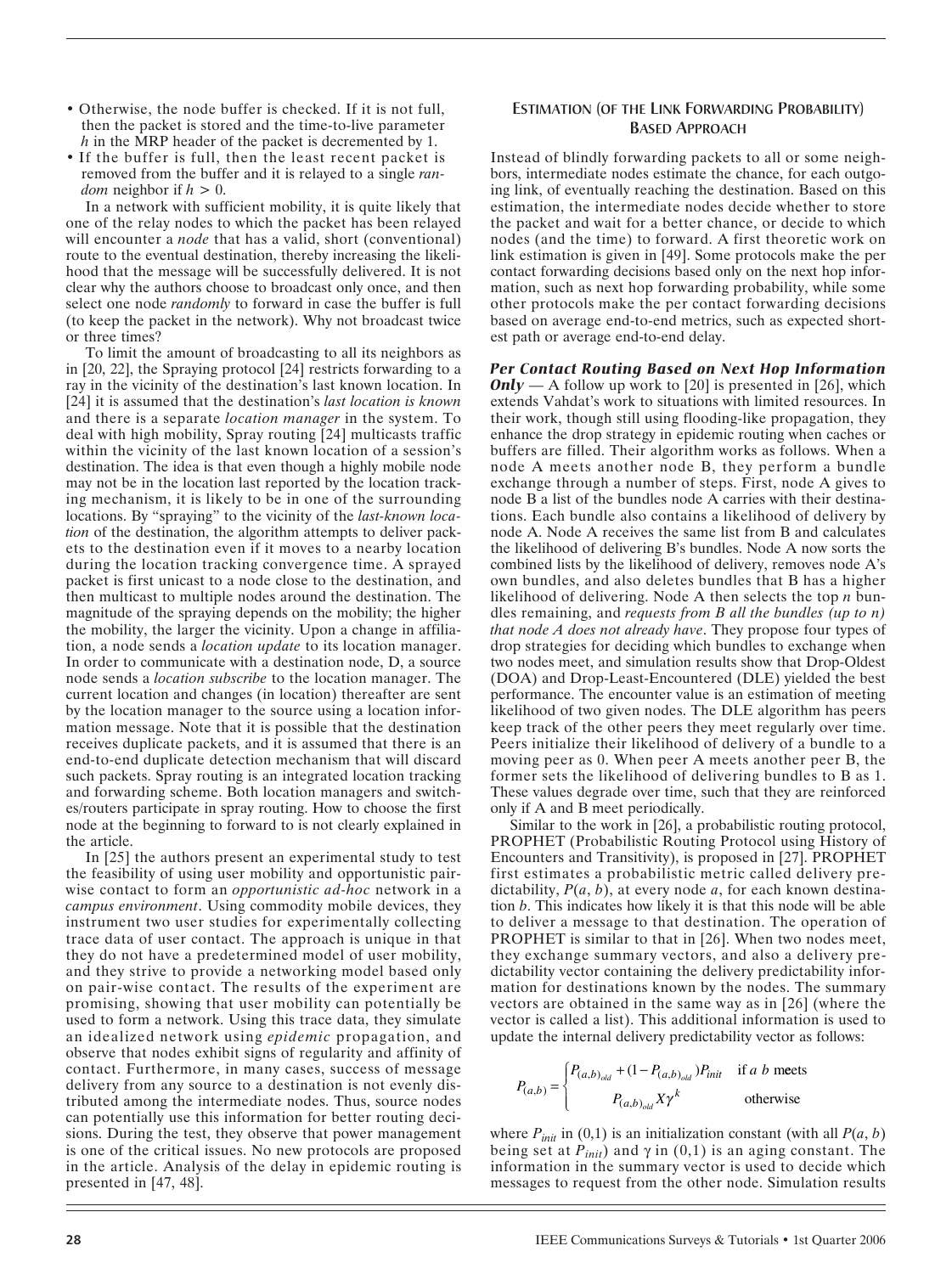show that for the network considered, the improvement of packet delivery ratio under PROPHET over the epidemic routing can be up to 40 percent.

Similar to PROPHET, the Context-Aware Routing (CAR) protocol [28] integrates synchronous and asynchronous mechanisms for message delivery. Here synchronous delivery means that at the time a packet arrives, a path to its destination exists, and the packet can be forwarded using an existing routing protocol. By asynchronous delivery, at the time a packets arrives, a path to its destination cannot be found and the packet has to be stored somewhere waiting to be forwarded. If the synchronous delivery of the message is not possible since the receiver is not in the same connected portion of the mobile network, instead of replicating the message to all the neighbors, the message is sent to a host characterized by the highest probability of reaching the recipient. In other words, this host acts as a message carrier. This process is based on the evaluation and on the prediction of the context information using a time series analysis technique, Kalman Filter. Delivery probabilities are synthesized locally from context information such as the rate of change of connectivity of a host. The prediction process is used during temporary disconnections and it is carried out until it is possible to guarantee with certain accuracy. In this work it is assumed that a proactive routing protocol, such as DSDV [50], is used within a connected portion of the entire network. Simulation results indicate that when the buffer capacity is small, the packet delivery ratio of CAR is better than Epidemic routing, while the opposite is true when the buffer capacity is large. Note that there is only a single copy of the packet inside the network under CAR.

In [29] the authors study a relay-based routing scheme for ad hoc *satellite* networks where nodes are required to buffer data for a certain period of time until the node gets an opportunity to forward it. They propose Interrogation-Based Relay Routing (IBRR), where the nodes interrogate each other to learn more about network topology and nodal capacity to make intelligent routing decisions. The main issue in interrogation-based relay routing is the next-hop selection process. Given the dynamic topology and heterogeneity of an ad hoc satellite constellation, it may be difficult to decide whether or not to forward the data to a given node. To make effective routing decisions, satellites are expected to track, to their best extent, the positions of neighboring nodes and even some distant nodes. Moreover, a satellite encountered at one moment by a node may not be the best candidate for node A to forward the data to, but it may be the only choice in the foreseeable future. In such a case, node A has to decide whether to forward the data or bet its luck and wait for the next opportunity. Optimistic forwarding proposed in [33] (discussed later) is used in IBRR. To select the next hop, a node needs to not only know the present and future connectivity relation with its current time, but also the same information of its current neighbors. This one-hop "look-ahead" is necessary for making routing decisions in the relay-based routing framework. Lookahead beyond one-hop can prove to be time consuming and counter productive. To select the next hop, a node needs to evaluate the potential candidates and select the most promising forwarding node and forward the data to that node. The selection is based on the following metrics:

- Spatial location and orbital information of the candidate nodes.
- Bandwidth of the inter-satellite link to the candidate nodes.
- Relative velocity/mobility between two nodes.
- Vicinity of this candidate to other satellites and ground stations.
- Capability of the candidate satellites.
- Data transmission time.

The authors propose to use interrogation where the nodes do not transmit any hello messages except to initialize a session between two neighboring nodes. After the initialization, the IBRR protocol proceeds to exchange orbital and routing information between nodes in the form of *queries and responses*, and may or may not continue with actual data transmission. Instead of discovering the entire path to the destination, a node puts more effort into acquiring information about the immediate neighbors and that of the neighbors' neighbors (one-hop look-ahead). The *best next-hop candidates for node A* are nodes that have sent out the most number of replies to node A's beacons. In the simulations, the authors choose the number of best next-hops to forward for each node to be 3 without giving any reason.

In ZebraNet [11], wireless sensor nodes, namely collars (attached to Zebras), collect location data and opportunistically report their histories when they come in radio range of base stations, or the researchers or data collection objects, which periodically drive through (or fly-over) with receivers to collect data. Collars operate on batteries with/without solar recharge. The goal is to study the animal behaviors through designing a collar and communication protocols that work on Zebras (high data collection rate). They study two routing protocols: flood-based routing protocols and history-based protocols. In the flood-based routing protocol, data is flooded to their neighbors whenever they meet. It is expected that as nodes move extensively and meet a number of neighbors, given enough time, data will eventually reach to the base station. In the history-based routing protocol, each node is assigned a likelihood of transferring data to the base station based on its past success. A higher value corresponds to a higher probability of eventually being within the range of the base station. Data is forwarded to its neighbor with the highest transferring probability. Experimental results indicate that the flood-based protocol yields higher system throughput if the buffer capacity at each node is large enough, but the energy consumed by the flood-based protocol can be eight times that of the history-based protocol. There is a tradeoff between throughput and energy consumption. Their conclusion is that while flooding makes sense at low-radio-range and low-connectivity points in the design space, it is not a good choice in a high-connectivity regime.

Recently the authors in [51] presented simple analysis on direct delivery and flooding algorithms using queue theory. Based on the analysis, they propose a data delivery scheme for fault tolerant sensor networks. The scheme consists of two parts. The first part makes decisions on when and where to transmit data messages based on the delivery probability, which reflects the likelihood that a sensor can deliver data messages to the sink. The second part decides which messages to transmit or drop based on the fault tolerance, which indicates the importance of the messages.

*Per Contact Routing Based on Average End-to-End Performance Metrics* — In the protocols reviewed in the previous section, decisions about forwarding packets (when and where) are based on the likelihood of the delivery of each neighbor. No end-to-end performance is considered. In this section, we review three protocols in which decisions are based on end-to-end performance: one on the probability to deliver to the destination; one on the expected shortest path to the destination; and one on the average end-to-end delay.

Extending their previous work in [26], the meets and visits (MV) protocol [35] uses the same exchange scheme as in [26], but presents a new method to estimate the likelihood of for-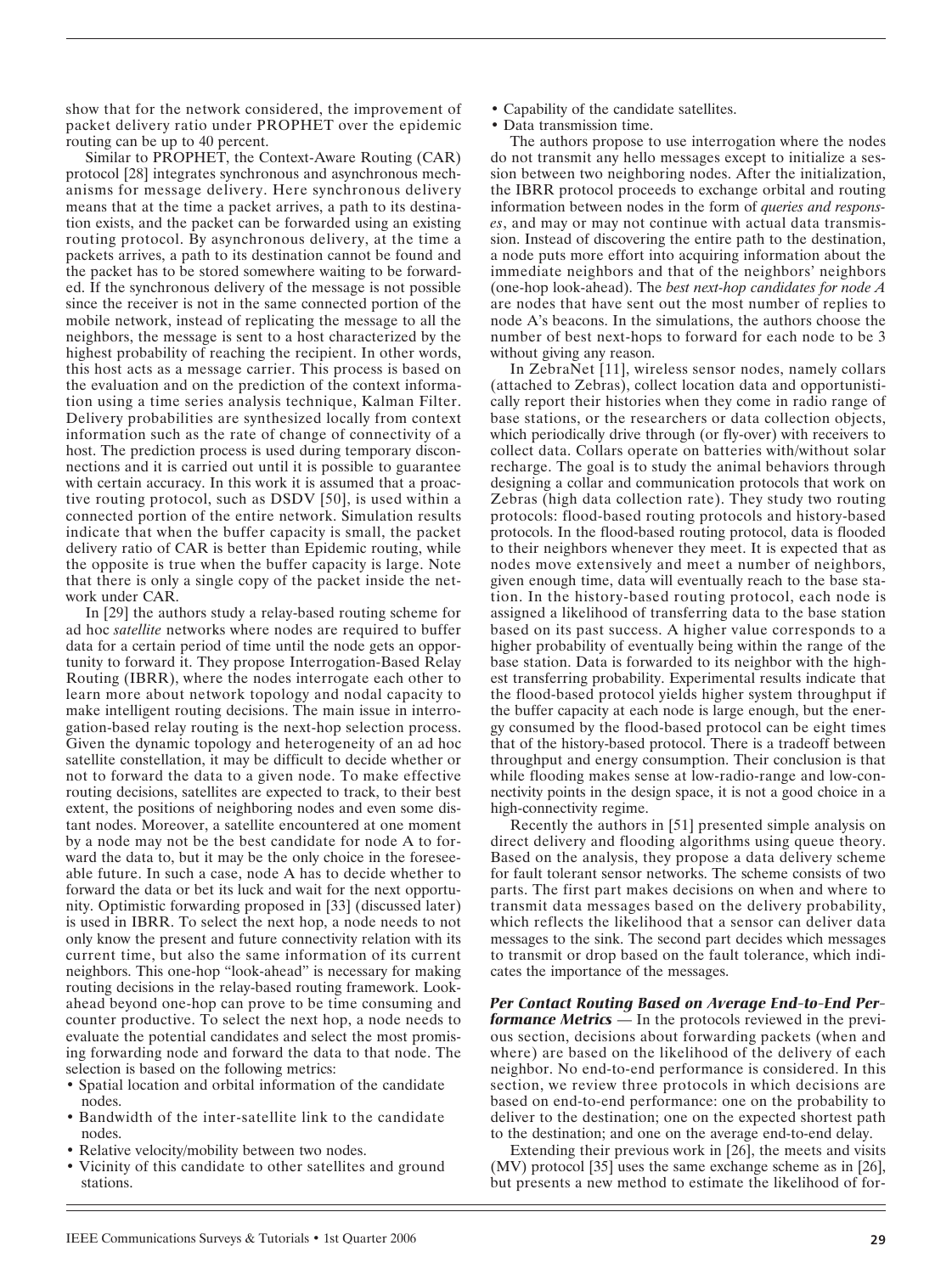

■ **Figure 3.** *Local model and user profile example.* 

warding. MV learns the frequency of meetings between nodes and visits to certain regions. The past frequencies are used to rank each bundle according to the likelihood of delivering a bundle through a specified path. MV determines a probability,  $P_n^k(i)$ , that the current node,  $k$ , can successfully deliver a bundle to a region *i* within *n* transfers. The probability is estimated by the following formula, assuming an infinite buffer at each node and *N* being the number of nodes in the network:

$$
P_n^k(i) = 1 - \prod_{j=1}^N [1 - m_{j,k} P_{n-1}^j(i)]
$$

where

$$
P_0^k(i) = \frac{t_i^{(k)}}{t},
$$

and  $t_i^{(k)}$  is the number of rounds node *k* visited region *i* during the previous *t* rounds, and the meeting probability based on the *meetings* in the last *t* rounds is

$$
m_{j,k} = \frac{t_{j,k}}{t}
$$

and  $t_{i,k}$  is the number of meets between nodes *j* and *k* in the same region. MV does not blindly forward to neighbors, but only forwards these bundles upon request from next-hop neighbors. Simulation results show that the packet delivery rate can be 50 percent higher under MV than a FIFO scheme.

The shortest expected path routing (SEPR) protocol is proposed in [30]. SEPR first estimates the link forwarding probability based on history data using the following formula:

$$
P_{i,j} = \frac{Time_{connection}}{Time_{window}},
$$

where *Timeconnection* is the time period the nodes *i* and *j* are connected and *Timewindow* is the sampling time window length. The shortest expected path is calculated based on the estimated link probability. When two nodes meet, the following routing protocol is performed. Each message stored in the cache is assigned an *effective path length*, EPL. The value is set at infinite when the message is first inserted in the cache. When the message is propagated to another node B, EPL is updated if the expected path length from B to the destination is smaller. A smaller value of EPL indicates a higher probability of delivery. Therefore, during the cache replacement process, those messages with smaller EPLs are removed first. EPL is also used in deciding which nodes to forward the messages. Their protocols were evaluated through simulation assuming certain types of mobility models. The probability estimation

does not rely on any location information. Under the algorithm, the same message could be forwarded to multiple nodes to increase reliability and reduce delay. Numerical results indicate that under SEPR, a 35 percent improvement of deliver rate and 50 percent reduction in resource cost can be achieved compared with epidemic [20] and DLE routing [26]. The gain comes from the fact that SEPR considers endto-end performance while DLE only considers one-hop performance.

Similar to SEPR, minimal estimated expected delay (MEED)

routing is proposed in [31]. It is an extension of the work by Jain [16] under the *contact summary oracle* assumption discussed earlier. The later model is a time-independent model (minimal expected delay, MED). MEED computes the expected delay using the observed contact history, in which a node records the connection and disconnection time of each contact over a sliding history window. When local link-state information changes, updates must be propagated to all nodes in the network. Epidemic link-state protocol is used for linkstate exchange. The routing table is re-computed each time a contact arrives and before a message is to be forwarded, resulting in per contact routing. The difference between MEED and MED is that under MEED a decision is made with the most recent information possible, while under MED a decision is made offline using average information and will not change over time. MEED may have higher overhead and may result in loops. Care must be taken to prevent loops. How to choose the window size is not discussed in the paper, and the window size is treated as a control parameter. Numerical results show that in buffer constrained networks, MEED performs much better than Epidemic [31].

Anycast routing is very useful for many applications such as resource discovery in DTNs. In [52] the authors define the anycast semantics for DTN based on a new model. A novel metric named EMDDA (Expected Multi-Destination Delay for Anycast) and a corresponding routing algorithm for anycast routing DTNs are presented. Extensive simulation results show that the proposed EMDDA routing scheme can effectively improve the efficiency of anycast routing in DTNs.

#### **MODEL-BASED APPROACH**

In previous work, in estimating the forwarding probability, it is assumed that mobile devices move *randomly* without any specific knowledge about the trajectories. In the real world, however, devices do move following *certain known patterns* such as walking along a street or driving down the highway. Once users describe their motion pattern, the intermediate nodes have a more accurate estimation of which nodes move toward the destination with higher probability.

Model Based Routing (MBR) [32] uses world models of the mobile nodes for a better selection of relaying nodes and the determination of a receiver location without flooding the network. World models contain location information (e.g. road maps or building charts) and user profiles indicating the motion pattern of users (Fig. 3 in [32]). The key idea of the approach is to take into account that mobile devices typically do not follow the random walk motion pattern but are carried by human beings. Once humans describe their motion pattern or some sort of monitoring deduces it, MBR can rely on this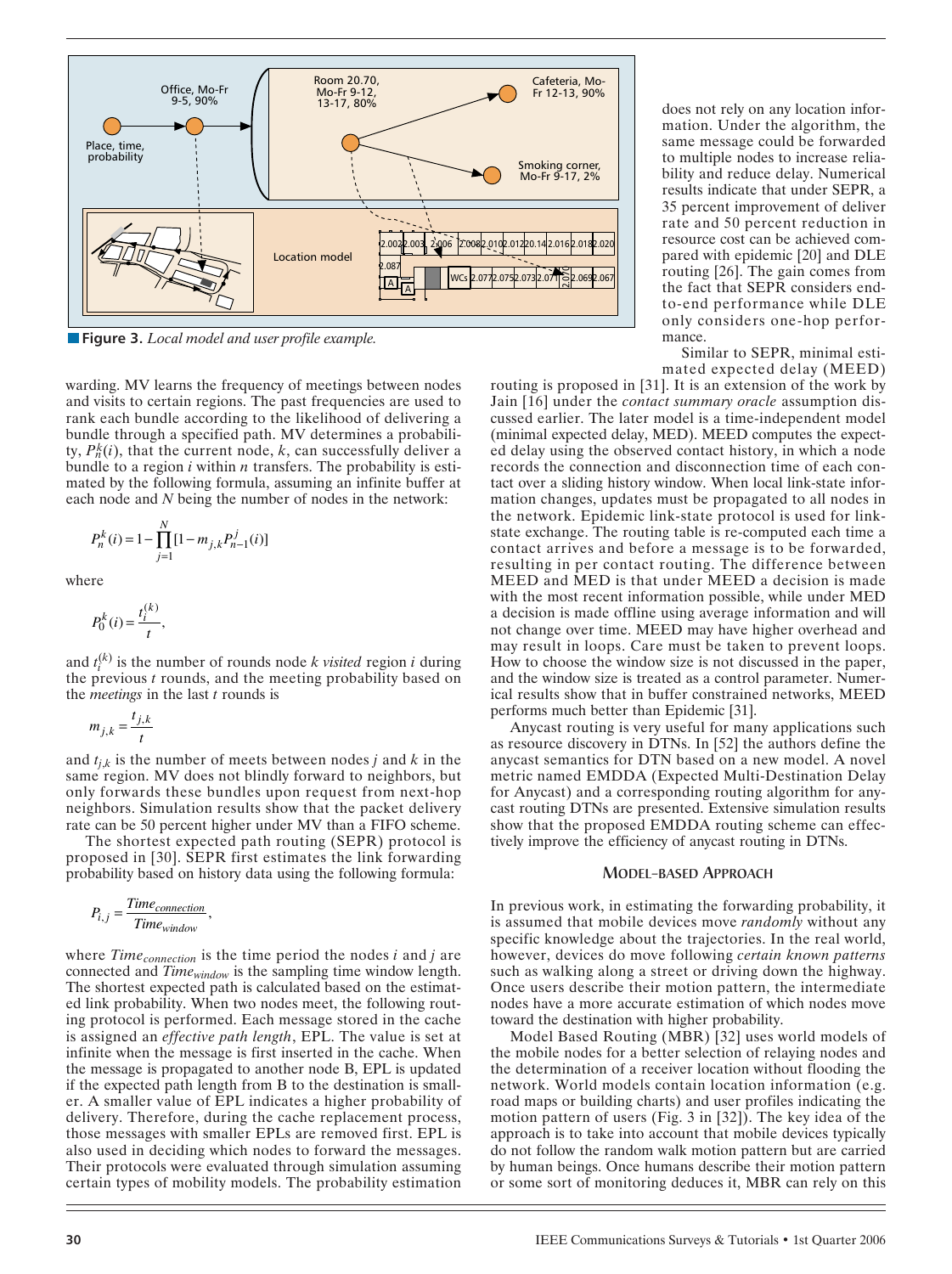

■ **Figure 4.** *Control of node movement.* 

information in the form of user profiles to choose a relay that moves toward the target with higher probability. With the information of the receiver location, each intermediate node can determine the next relaying node based on the user profile. Each node offers an interface that emits the probability that the user will move toward a given location. Hence the routing algorithm can choose less relays if a small number of relays have been found that will move near or to the location with high probability. However, only a sketch of the algorithm is described in [32] (no detail is given). Obtaining the user profile is an open research question. Their work relies on the known receiver location, which is provided by a central location service, an unrealistic assumption.

A model of nodes moving along on a highway is described in [33]. With ad hoc networks deployed on moving vehicles, network partitions due to limited radio range become inevitable when traffic density is low, such as at night, or when few vehicles carry a wireless device. A key question to ask is whether it is possible to deliver messages in spite of partitions, by taking advantage of the fact that predictable node movement creates opportunities to relay messages in a store-andforward fashion. The authors in [33] test the hypothesis that the motion of vehicles on a highway can contribute to successful message delivery, provided that messages can be relayed and stored temporarily at moving nodes while waiting for opportunities to be forwarded further. Messages are propagated greedily each time step by hopping to the neighbor closest to the destination. Two kinds of transmission schemes are used, *pessimistic forwarding* and *optimistic forwarding*, which are distinguished by how long the messages are permitted to stay in intermediate nodes. In pessimistic forwarding, a message is dropped whenever no next hop exists for its destination. This is how forwarding works in most ad hoc network implementations. In optimistic forwarding, messages without next hops may remain on intermediate nodes for some time, hoping that physical movement of network nodes eventually creates a forwarding opportunity. Using vehicle movement *traces* from a traffic micro simulator, the authors measure average message delivery time and find that it is shorter than when the messages are not relayed.

#### **NODE MOVEMENT CONTROL-BASED APPROACHES**

The approaches discussed in the previous sections let the mobile host wait passively for the network to reconnect. This may lead to unacceptable transmission delays for some applications. Some research works, therefore, have proposed approaches that try to limit these delays by exploiting and controlling node mobility. As illustrated in Fig. 4, the trajectories of some nodes (or special nodes) can be controlled so that overall system performance metrics, such as delay, can be improved.

Li and Rus [34] explore the possibility of changing the host trajectories in order to facilitate communication in ad hoc networks. In contrast to letting the mobile host wait passively for reconnection, the mobile hosts actively modify their trajectories to minimize transmission delay of messages. Given an adhoc network of mobile computers where the trajectory of each node is known, they develop an algorithm for computing a trajectory for sending a message from host A to host B by asking intermediate hosts to change their trajectories in order to complete a routing path between hosts A and B. The communication protocol proposed is an application-layer protocol (rather than a network-layer protocol). When the network cannot route a message to the destination due to a network partition, it will try to do an "up-call" for the scheme presented. Algorithms that minimize the trajectory modifications are developed under two different assumptions: the movements of all the nodes in the system are known, and the movements of the hosts in the system are not known. In the first case the problem is, given a mobile ad-hoc network, (which may be disconnected,) and the motion descriptions of the hosts (which is assumed to be known for all the movement of hosts), finding the shortest time strategy to send a message from one host to another. An optimal relay path algorithm is proposed, which computes a sequence of intermediate hosts that can relay the message to the destination. Intermediate nodes modify their trajectories in the smallest possible way. In the second case, they propose a method in which hosts *inform the other hosts* of their current positions. The key issues that need to be considered to make this approach work are

- When a host should send out information about its location update.
- To whom the host should send out this information.
- How the host should send out this information.

They model the communication problem in unknown mobile network environments by constructing a minimum spanning tree (MST), which contains the shortest edges in the graph that provide *full connectivity* in the graph. Each host has the responsibility of updating its location by informing all the hosts connected to it in the MST. However, their work assumes the network is almost fully connected; it is not quite clear what happens if no such MST is found.

Virtual mobile nodes (VMN), proposed in [53], is a distributed algorithm that runs on *abstract nodes that move in a predetermined and predictable manner*. In its simplest version, the virtual mobile nodes (VMN) travel through the network, collecting and delivering messages. In order to send a message, a real node examines its current location and calculates the current location of the VMN that is carrying out the service. *The node then waits until the virtual node is nearby and transmits the message to the virtual node*. The virtual node collects messages that it has received. Nodes that want to receive messages perform a similar protocol: if some node discovers that a VMN is nearby, it starts communication with the VMN. The real node's movement is not controlled for the purpose of reducing message delay time.

In wireless networks, there usually are mismatches between available capacity and demand. When such a mismatch occurs in such networks, one way to add capacity is to increase the number of participants carrying bundles in the network. To achieve this, the work in [35] suggests the addition of a limited number of autonomous agents to the network area and studies the problem of augmenting the capacity of a DTN through autonomous agents that move in the network with the purpose of increasing network performance. The addition of these agents requires a control algorithm that can coordinate agent movements in order to optimize the performance of the network according to quality of service metrics desired by the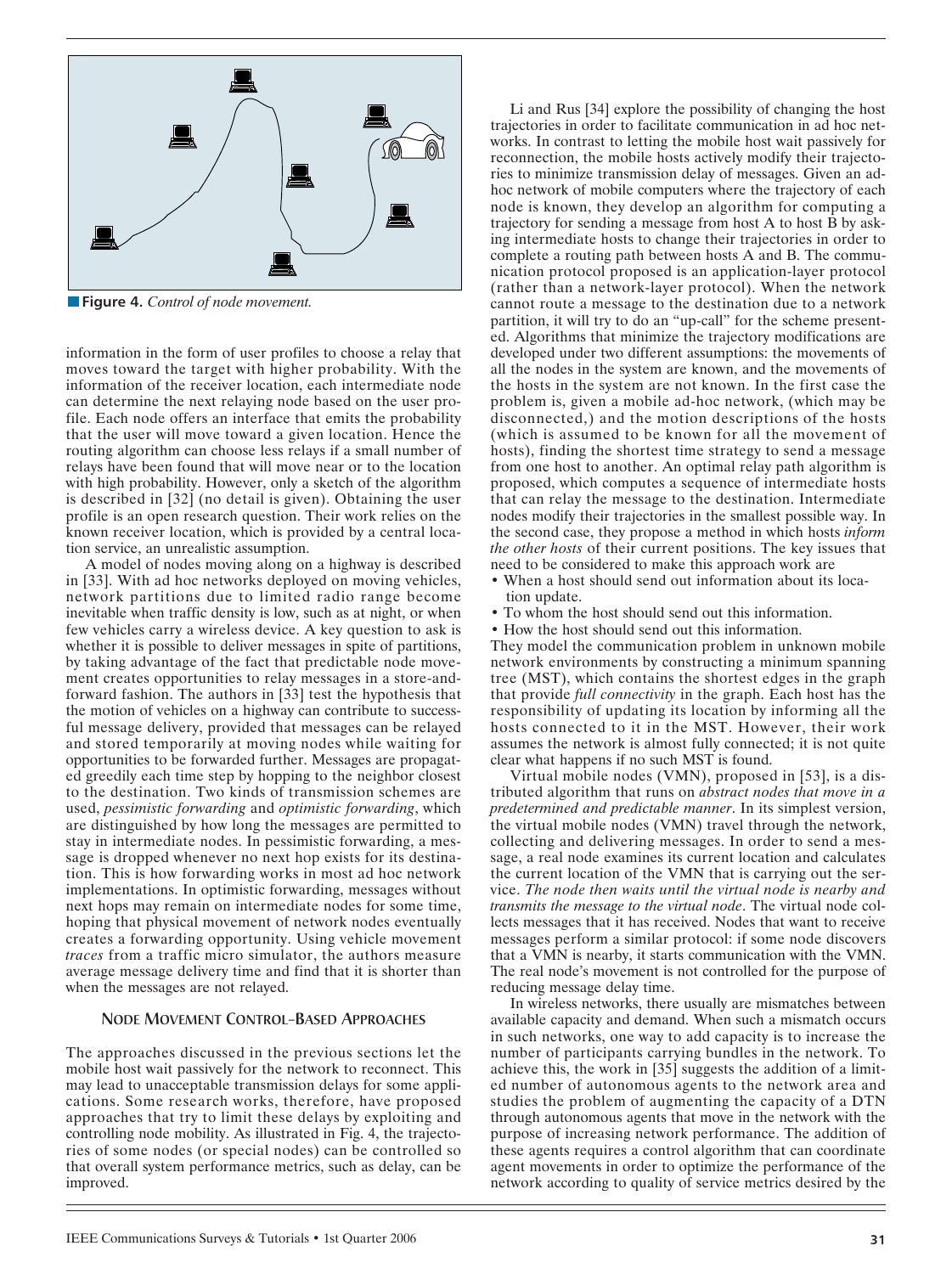

■ **Figure 5.** *Illustration of the snake and runners protocols.* 

network administrator. The authors present a control-based approach and develop multi-objective controllers to control the mobility of autonomous agents. The design of control strategies *assumes the use of autonomous agents that can move to arbitrary locations in the physical environment*. Four controllers, *latency*, *bundle latency*, *unique bandwidth, and bandwidth*, are defined in [35]. Two approaches to multi-objective control, *subsumption* and *nullspace*, have been implemented and explored. Both techniques are from robotic research; nullspace controllers use linear algebra to coordinate controllers. Nullspace is defined as the set of inputs to a function where the value of the function does not change. *Nullspace composition* is used to coordinate collections of controllers. The controllers are ordered in a way such that a subordinate controller is forced to operate in the nullspace of controllers above it according to the order. The thresholded nullspace approach extends the nullspace approach to handle the networking situation that needed thresholded control. The subsumption approach differs from the nullspace approach in how the controllers dominate one another. Experimental results show that the *thresholded nullspace* approach out-performs the subsumption approach when resources are limited.

In [36] the authors describe a Message Ferrying (MF) approach for data delivery in sparse networks. MF is a proactive mobility assisted approach that utilizes a set of special mobile nodes called *message ferries* to provide communication services for nodes in the network. Similar to their real-life analog, message ferries move around the deployment area and take responsibility for carrying data between nodes. The main idea behind the Message Ferrying approach is to introduce non-randomness in the movement of nodes and exploit such non-randomness to help deliver data. Two variations of the MF schemes were developed, depending on whether ferries or nodes initiate non-random proactive movement. In the Node-Initiated MF (NIMF) scheme, ferries move around the deployed area according to known specific routes and communicate with other nodes they meet. With knowledge of ferry routes, nodes periodically move close to a ferry and communicate with that ferry. In NIMF, the ferry route is known by nodes, e.g., periodically broadcast by the ferry or conveyed by other out-of-band means. Nodes take proactive movement periodically to meet up with the ferry. As the sending node approaches the ferry, it forwards its messages to the ferry that will be responsible for delivery. The trajectory control mechanism of the node determines when it should proactively move to meet the ferry for sending or receiving messages. The difference between NIMF and VMN is that the nodes' movements are not controlled in VMN, while they are controlled in NIMF. In the Ferry-Initiated MF (FIMF) scheme, ferries move proactively to meet nodes. When a node wants to send packets to other nodes or receive packets, it generates a service *request* and transmits it to a chosen ferry using a *longrange radio*. Upon reception of a service request, the ferry will adjust its trajectory to meet up with the node and exchange packets using short-range radios. In both schemes, nodes can communicate with distant nodes that are out of range by using ferries as relays. It is assumed that the ferry moves faster than nodes. In addition, it is assumed that nodes are equipped with a long-range radio that is used for transmitting control messages. Note that while the ferry is able to broadcast data to all nodes in the area, the transmission range of nodes' long-range radios may not necessarily cover the whole deployment area due to power constraints.

In [37] the authors study the problem of using multiple ferries to deliver data in networks with stationary nodes and designing ferry routes so that average message delay can be minimized. Multiple ferries offer the advantages of increasing system throughput (reducing message delay) and robustness to ferry failures. On the other hand, the route design problem with multiple ferries is more complicated than the single ferry case considering the possibility of interaction between ferries. The authors present ferry route algorithms for single ferry and multiple ferries cases, respectively. In the single ferry case, solutions for the well-studied traveling salesman problem are adopted. In the multiple ferries case, algorithms to assign nodes to specific ferries, synchronize among ferries, and assign ferries to specific routes are discussed. Simulation results are obtained to evaluate the performance of route assignment algorithms, especially on the effect of the number of ferries on the average message delay. Numerical results indicate that when the traffic load is low, the improvement in delay due to the increased number of ferries is modest. This is because the delay is dominated by the distance between nodes. However, when the traffic load is high, an increase in the number of ferries can significantly reduce the delay.

While the MV and FIMF approaches control the individual virtual nodes' trajectories, Chatzigiannakis *et al.* [38] present a snake protocol, where a snake-like sequence of carriers (called supports in [38], see Fig. 5a) or virtual nodes always remain pair-wise adjacent and move in a way determined by the snake's head. The head moves by executing a random walk over the area covered by the network. The nodes of supports move fast enough in a coordinated way so that they sweep (in sufficiently short time) the entire motion graph. Their motion and communication are accomplished in a distributed way via a support management sub-protocol. The supports play a moving backbone sub-network through which all communication is routed. The protocol consists of three components: *support motion subprotocol P1*; *sensor subprotocol P2* ; *and synchronization subprotocol P3*. *Subprotocol P1* controls the motion of the supports in a distributed way. *Sensor subprotocol P2* notifies a sender that it may send its messages. *Syn-*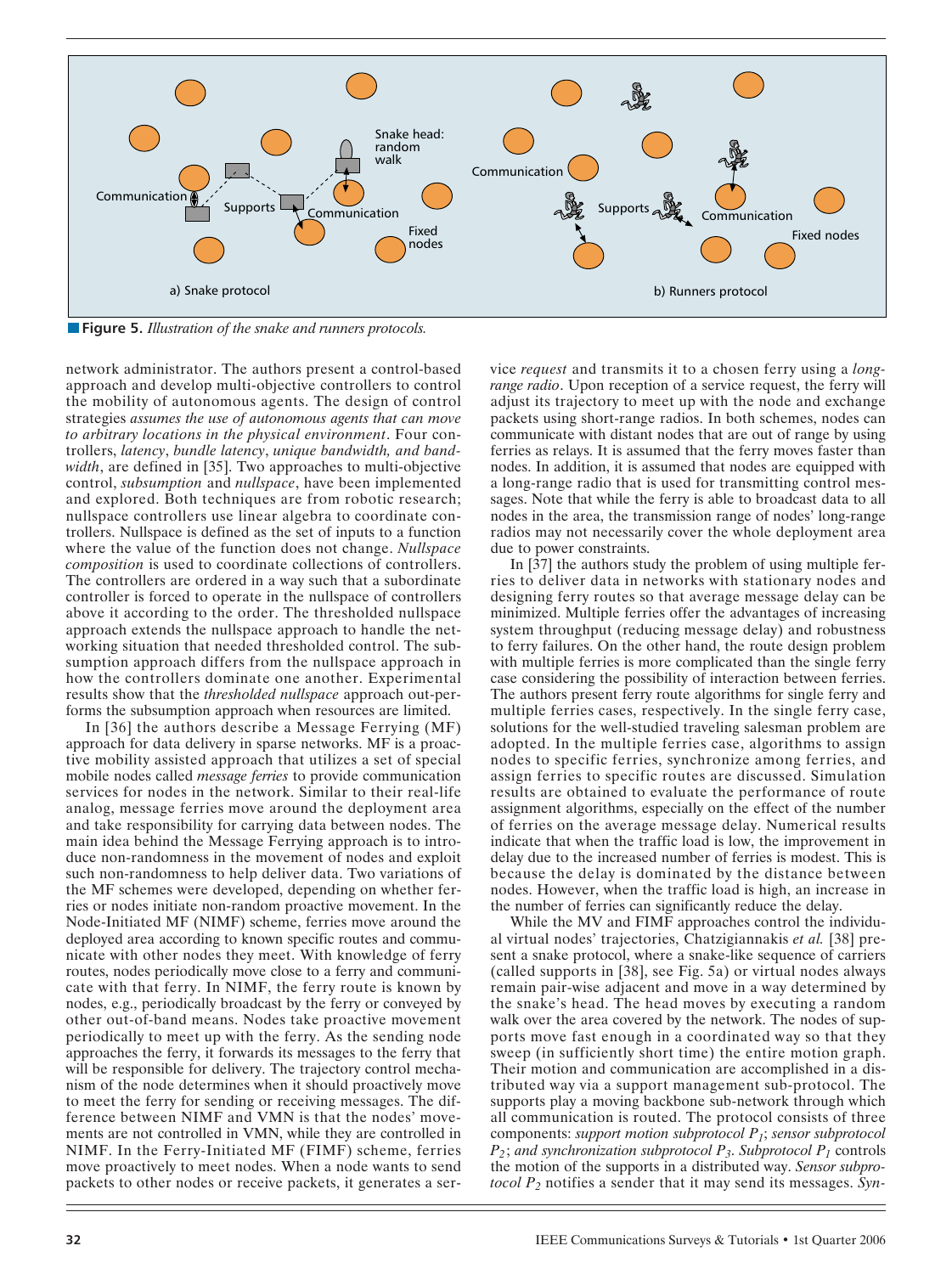*chronization subprotocol P3* synchronizes all the nodes in the support. Results derived from an implementation show that only a small number of carriers is required for efficient communication.

Chatzigiannakis *et al.* [39] extend the work in [38] by presenting a new protocol, called the *runners* (Fig. 5b), where *each carrier* performs a random walk sweeping the whole area covered by the network, which is the only difference between the two protocols. The authors perform an experimental evaluation and comparison between the snake protocol and the runners protocol. It turns out that the runners protocol is more efficient (smaller message delays and memory requirements) and robust than the snake protocol. The authors also note that while the snake protocol is resilient only to one carrier failure, the runner protocol is resilient to up to *M* failures, where *M* is the number of carriers.

In DataMules [12] a three-tier architecture is proposed that connects spare sensors at the cost of high latency. At the top tier, there are access points or repositories that can be set at convenient places. The middle tier consists of DataMules that are mobile nodes (whose mobility pattern is not known) and can communicate with sensors and access points. Data-Mules have large storage capacity and renewable power. As DataMules move, they collect data from sensors and forward this data to the access points. The bottom tier consists of sensors that are randomly distributed across a region. To save energy, work performed by the sensors is minimal. DataMules are assumed to be capable of short-range wireless communication and can exchange data from a nearby sensor access point they encounter as a result of their motion (the movements of the DataMules are not predictable). Thus, Data-Mules can pick up data from sensors when in close range, buffer it, and drop off the data to wired access points when in proximity. The main advantage of the three-tier approach is the potential of large power savings by sensors because communication now takes place over a short range. Simple analytical models are presented to study the scaling of system characteristics as the system parameters, number of sensors, or number of DataMules change. Numerical results provide some relationship between the buffer requirements at the sensors (and at the DataMules) and the number of sensors (and the number of DataMules), respectively. It is observed that the change in the buffer capacity on each sensor should be greater than the number of DataMules so that the same success rate can be maintained.

#### **CODING BASED APPROACHES**

To cope with wireless channel loss, erasure coding and network coding techniques have recently been proposed for wireless ad hoc networks and DTNs. The basic idea of erasure coding is to encode an original message into a large number of coding blocks. Suppose the original message contains *k* blocks. Using erasure coding, the message is encoded into *n*  $(n > k)$  blocks such that if *k* or more of the *n* blocks are received, the original message can be successfully decoded. Here,  $r = n/k$  is called the replication factor and determines the level of redundancy. Network coding comes from information theory and can be applied in routing to further improve system throughput. Network coding will be described in more detail later.

To extend the work in [16], the authors of [40] assume the probability,  $P_i$ , that the transmission over link  $i$  is successful (independent of other transmissions) is known. Given that the replication factor is *r*, they study the following allocation problem: to determine an optimal fraction, *xi*, of the erasure code blocks that should be sent over path *i*, such that the probabili-

ty of successful reception is maximized. By fixing the replication factor and treating delay as a constraint, they formulate the problem as an optimal allocation problem and consider two cases of path failure scenarios: Bernoulli (0-1) path failure and partial path failure. In the Bernoulli path failure case, when a path fails, all the messages sent over the path are lost. In the partial path failure case, some messages can be recovered with certain probabilities. They prove that the optimal allocation problem under the Bernoulli path failure case, which is formulated as a mixed integer programming, is NP hard. For the partial path failure case, they first show that maximizing the successful probability is equivalent to maximizing the Sharpe-Ratio, which plays an important role in the theory of allocation assets in investment portfolios (see references in [40] for more details). They propose to use approximation approaches from economic theory to maximize the ratio. The solution of the optimal allocation problem is static and does not change over time, as it is assumed that the underlying path failure probability does not change over time.

Instead of optimally allocating a fixed portion of the coded blocks on each path from source to destination, it is proposed in [41] that coded blocks with replication factor *r* are equally split among the *first mr relays* (or contacts), for some constant *m*, and those relays must deliver the coded blocks to the destination *directly*. The original message can be decoded as soon as *m* contacts deliver their data (that is, as soon as 1/*r* of the coded blocks have been received). The difference between this approach and the one presented in [40] is that this approach sends data dynamically to the first *m* contacts the node meets. (In other words, the allocation of the coded blocks is not fixed.) It also differs from the estimation-based approaches discussed earlier in that it does not attempt to find which contacts have better chances to deliver the data. Instead, it simply forwards to the first *m* contacts the node meet (all contacts are equally good relays). Both analytic and simulation results show the erasure coding-based forwarding in DTNs significantly improves the worst case delay (compared with several other simple forwarding schemes).

To further improve the performance of the forwarding protocols-based erasure coding, in [43] the authors propose to combine erasure coding and estimation-based forwarding, which is referred to as estimation-based erasure coding (EBEC). The original messages are first encoded (using an erasure coding scheme). The encoded messages are forwarded to different relays that have higher a chance of delivering the messages. Numerical results show that EBEC outperforms the scheme studied in [41].

A probabilistic forwarding approach based on network coding is proposed for DTNs in [42]. Recently network coding has drawn much attention in the networking research community. Instead of simply forwarding packets received, intermediate nodes can combine some of the packets received so far and send them out as a new packet. For example, suppose that there are three nodes, A, B, and C. Nodes A and C want to exchange information through the middle node B. Node A first transmits packet *x* to node B, and node C transmits packet *y* to node B. Node B broadcasts *x* XOR *y* (not *x* and *y* in sequence). Since node A has packet *x*, and node C has packet *y*, node A can decode *y* and node C can decode packet *x*. For this example, it is easy to see that the number of transmissions is reduced when network coding is used. The basic idea in [42] is to use network coding to generate new packets. A coding vector is attached to each new packet. When a packet is received at a node, *d* new packets are generated and broadcast to the neighbors of the node, where *d* is referred to as a forwarding factor. When enough packets are received at the receiver, the original packet can be decoded. The value of *d*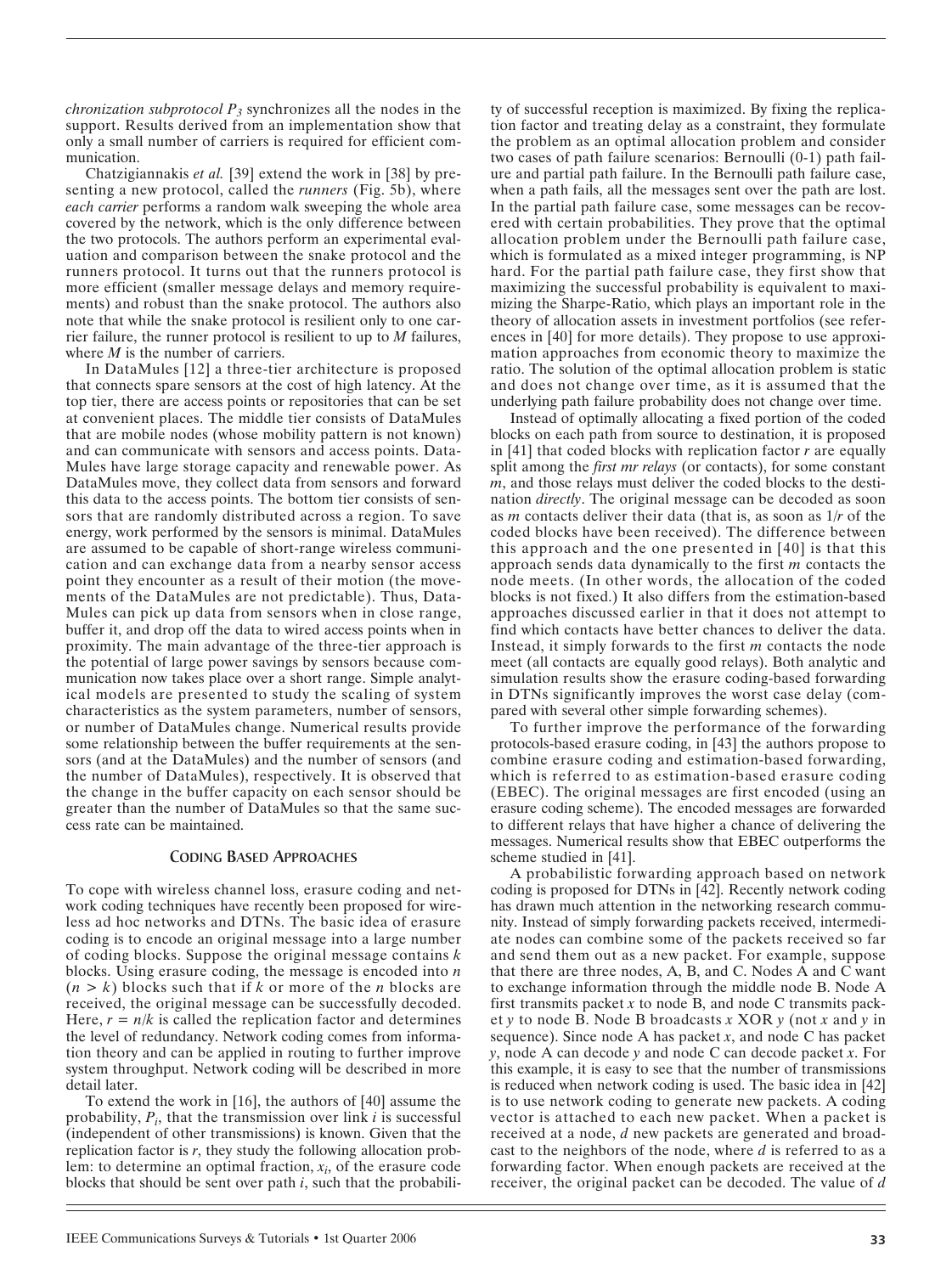

■ **Figure 6.** *Packet deliver ratio versus forwarding factor.* 

depends on the node density. Simulation results show that, for the given network setting in [42], for example, the packet deliver ratio using network coding is much higher than that under probabilistic forwarding, and most of the packets are delivered with lower forwarding factor (see Fig. 6 in [42]).

# **DISCUSSIONS AND FUTURE RESEARCH ISSUES**

In the previous sections, we classify routing protocols into different categories: deterministic routing, random forwarding, history-based forwarding, etc. We refer to protocols in which the movement of nodes is not controlled as reactive protocols and protocols in which movements of the nodes can be controlled as proactive. Reactive and proactive protocols are summarized in Tables 1 and 2, respectively. In Table 1 the reactive protocols are compared based on the following metrics: buffer requirement, method of link state estimation, complexity (neighbor information exchange, computation for the link state forwarding, and location service required). In Table 2 proactive protocols are compared in terms of whether the movements of the nodes are controlled, the movements of special nodes are controlled, and information needed for the protocols.

Based on the existing work and the unique characteristics of the DTN, it is apparent that many research issues remain to be solved in the area of DTNs. In this section, we list some of the research issues that should be addressed and hope this will stimulate activity in the research community.

1. What is the proper objective function in designing a protocol in DTNs: short delay or high throughput, or others? Related questions are how to define the system capacity in such an intermittently connected network.

2. Methods to determine how many nodes to forward should be developed. There is a tradeoff. The larger the number of nodes forwarded to, the better the chance for packets to reach their destination, but the more network resources (bandwidth and buffer space) are needed. Analytical models should be developed, if possible, and simulation results should be obtained to quantify the tradeoff.

3. When multiple copies of the packets are in the network, duplication of packets occurs and such duplication requires a method of eliminating unnecessary copies to reduce the buffer occupancy. Where should the duplication reduction be done, at the destination or intermediate nodes and how? When original packets are received successfully at the receiver, how should intermediate nodes be informed to discard these packets. Informing intermediate nodes requires extra resources. Again, there is a tradeoff between efficiency and additional overhead.

4. Scheduling becomes much more complex in DTNs than in IP-centric networks, because connections in DTNs are intermittent while in normal IP networks they are not. Appropriate buffer management schemes (which packets to discard when full) and scheduling should be developed. One possible approach is to have separate queues for different outgoing links. Those packets whose destination will be disconnected soon (if known) should be scheduled to transmit first.

5. Whenever possible, information about node location and future movement should be utilized in designing the protocols. The forwarding protocols should leverage simple and accurate link availability estimation methods to make intelligent decisions, if feasible. There are some papers dealing with estimation of link availability for ad hoc networks [49, 54]. How to define user profiles and how to use them to estimate the deliver probability is also an open issue.

6. New security mechanisms must be developed, as techniques that rely on access to a centralized service cannot be used, or the assumption that all intermediate nodes are trusted is not valid.

7. Self-learning and automation algorithms should be developed so the underlying network is cognitive, and thus intelligent decisions on scheduling and forwarding can be made automatically.

8. Open spectrum [55] allows secondary users to opportunistically explore unused licensed band on a non-interfering basis. New algorithms to utilize those unused channels (resulting in intermittent connectivity) dynamically and efficiently should be developed.

9. Transmissions in networks with directional antennas are often pre-scheduled and may result in intermittent connectivity [56]. Power management in energy-aware network (range and/or wake/sleep periods control) may also result in intermittent connectivity. Therefore, scheduling transmissions with directional antennas and power management should take into account the DTN requirements or characteristics.

10. As the mobility of nodes in a mobile ad hoc network might lead to network partitions, and directional antennas can transmit over longer distances, in [57] the authors propose to use directional antennas to bridge such partitions when needed. The basic idea behind this method is to use the capability of a directional antenna to transmit over longer distances, but to adaptively use this capability only when necessary for selected packets. Methods to close broken links in ad hoc networks should be developed to cope with partial connectivity.

# **CONCLUSIONS**

In this article we provide an overview of the state of the art on routing protocols in DTNs. Many excellent approaches to addressing the unique problems in DTNs have been reported in the literature. Each approach has its own advantages and disadvantages in terms of network efficiency and resources required. Even though the network behavior may not be known, the performance of these protocols developed under the deterministic case may serve as bounds on the network performance and as guidelines in designing protocols for the stochastic case. It seems that dynamic forwarding protocols based on the latest contact information combining with history information may perform better in the stochastic case. The main contributions of this article are

- Classifying different routing protocols into different categories according to the characteristics of the network behaviors and the corresponding protocols proposed.
- Identifying many open research issues in the routing area in DTNs.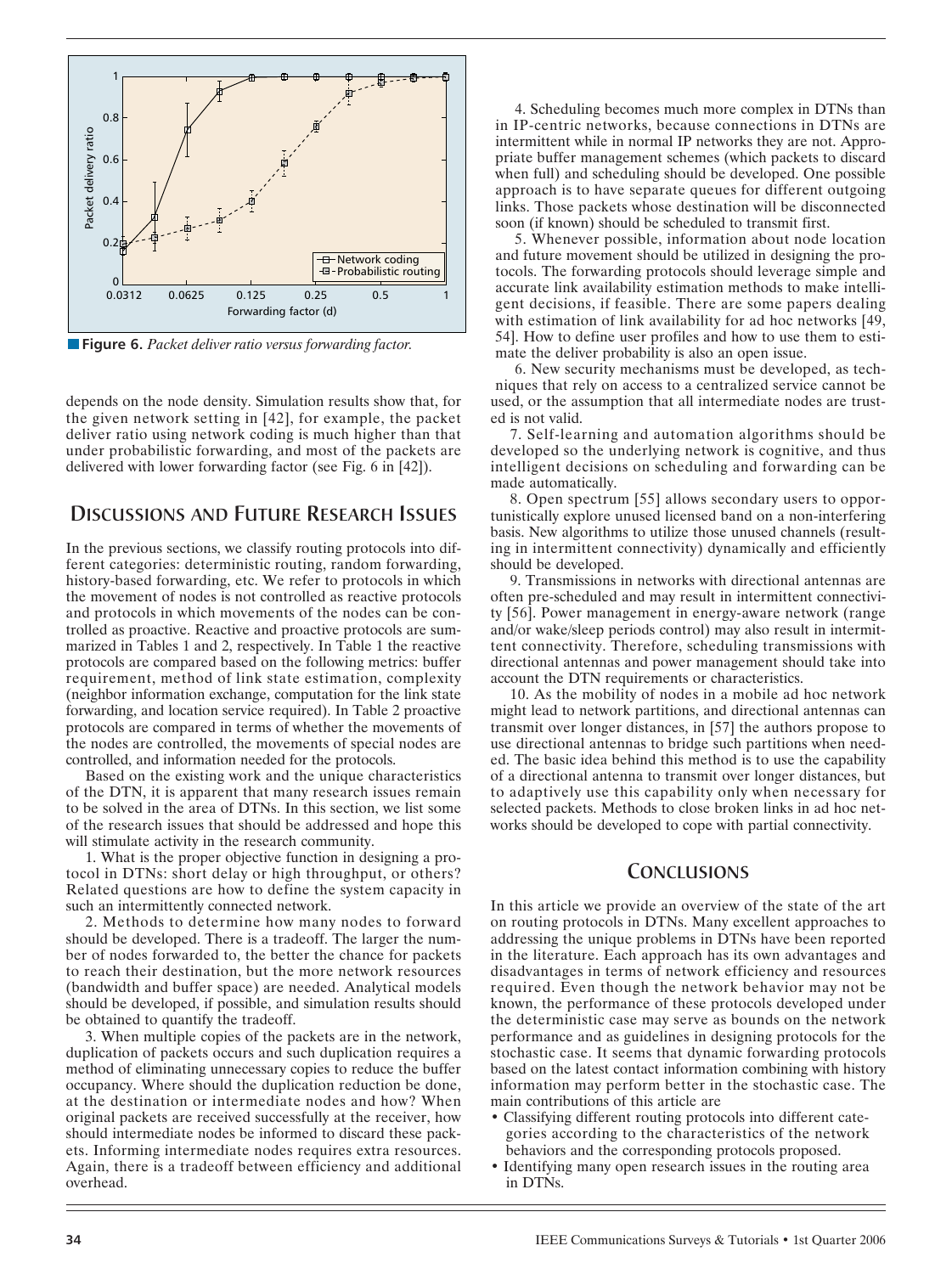| <b>Protocol</b>             | <b>Buffer management</b><br>(if buffer size is<br>finite)                | <b>Estimation of link</b><br>forwarding prob.                                               | <b>Use location</b><br>or future<br>information | <b>Remarks</b>                                                                  | <b>Complexity</b>                                                                  | Year of<br>pub. |
|-----------------------------|--------------------------------------------------------------------------|---------------------------------------------------------------------------------------------|-------------------------------------------------|---------------------------------------------------------------------------------|------------------------------------------------------------------------------------|-----------------|
| Epidemic<br>$[20]$          | Infinite                                                                 | <b>No</b>                                                                                   | <b>No</b>                                       | First work in DTN routing                                                       | Simple                                                                             | 2000            |
| <b>SWIM</b><br>$[22]$       | Infinite                                                                 | <b>No</b>                                                                                   | <b>No</b>                                       | Similar with [20], the<br>probability to forward on<br>a link can be controlled | Simple                                                                             | 2003            |
| <b>MRP</b> [23]             | Remove least recent<br>(forwarding it<br>randomly to one)                | <b>No</b>                                                                                   | <b>No</b>                                       | Broadcast once, then<br>randomly forward to one<br>node if buffer is full       | Simple;<br>integrate with<br>existing routing<br>protocols                         | 2003            |
| Spraying<br>[24]            | Infinite                                                                 | <b>No</b>                                                                                   | Location                                        | Forwarding once, then<br>spraying                                               | Simple; central<br>location tracking,                                              | 2001            |
| DLE [26]                    | DOA, DRA, DLE, DLR                                                       | Yes                                                                                         |                                                 | Forwarding packets only<br>upon request from next<br>hop nodes                  | <b>Exchange and</b><br>computation                                                 | 2001            |
| <b>PROPHET</b><br>$[27]$    | Infinite                                                                 | Yes                                                                                         | <b>No</b>                                       | Require two neighboring<br>nodes exchanging                                     | <b>Exchange and</b><br>computation                                                 | 2003            |
| MV [35]                     | Yes, delete those<br>packets other nodes<br>having higher<br>probability | Yes, calculate the<br>probability of deliver-<br>ing the bundle in h<br>hops to destination |                                                 | routing information,<br>Need to estimate the<br>likelihood two nodes meet       | <b>Exchange and</b><br>computation                                                 | 2005            |
| <b>SEPR [30]</b>            | Yes, remove those<br>packets with smaller<br>EPL                         | Yes, through<br>measurement                                                                 | <b>No</b>                                       |                                                                                 | Computation<br>only                                                                | 2003            |
| <b>CAR [28]</b>             | Infinite                                                                 | Yes, Kilman filter                                                                          | <b>No</b>                                       | Integrate with DSDV                                                             | Computation<br>only                                                                | 2005            |
| <b>MBR [32]</b>             | Infinite                                                                 | User profile<br>assumed given                                                               | Yes, both                                       | No details, only sketch of<br>the algorithm presented                           | Exchange and<br>computation;<br>central location<br>service                        | 2001            |
| <b>IBRR [29]</b>            | Infinite                                                                 | Yes, require two<br>nodes exchange                                                          | Yes, both                                       | Requires two-hop infor-<br>mation exchange                                      | <b>Exchange and</b><br>computation;<br>location<br>tracking, velocity,<br>mobility | 2002            |
| Erasure<br>coding<br>$[41]$ | Infinite                                                                 | <b>No</b>                                                                                   | <b>No</b>                                       | Source nodes enlarge the<br>packets to be sent                                  | Requires extra<br>computation for<br>decoding                                      | 2005            |

|  |  |  | Table 1. Summary and comparison of the reactive approaches |
|--|--|--|------------------------------------------------------------|
|  |  |  |                                                            |

This will assist readers who are new to the field to have a better overall understanding of the state of the art in this area and assist them to start conducting research quickly. Two other related research areas (not covered here) are estimation methodologies for link availability and partition prediction (see [49, 54, 58]) and how to provide efficient data dissemination in partially connected networks (see [59]).

DTN research, in general, is still in its early stages and there are still many open issues that need to be resolved before the benefits of the DTNs can be fully utilized. Wireless networks with high mobility and short radio range will become a common phenomenon, and therefore it is imperative that those

issues be fully understood and studied. As it is still in its early stages of research, the purpose of this article is to summarize the current status of an evolving research community. It is the author's desire that this summary can provide a jump-start for other new researchers in this area and motivate the research community in developing new efficient and better protocols.

#### **ACKNOWLEDGMENTS**

The author would like to sincerely thank the anonymous reviewers for their time reading the article and for their valuable comments that improved the quality of the article signifi-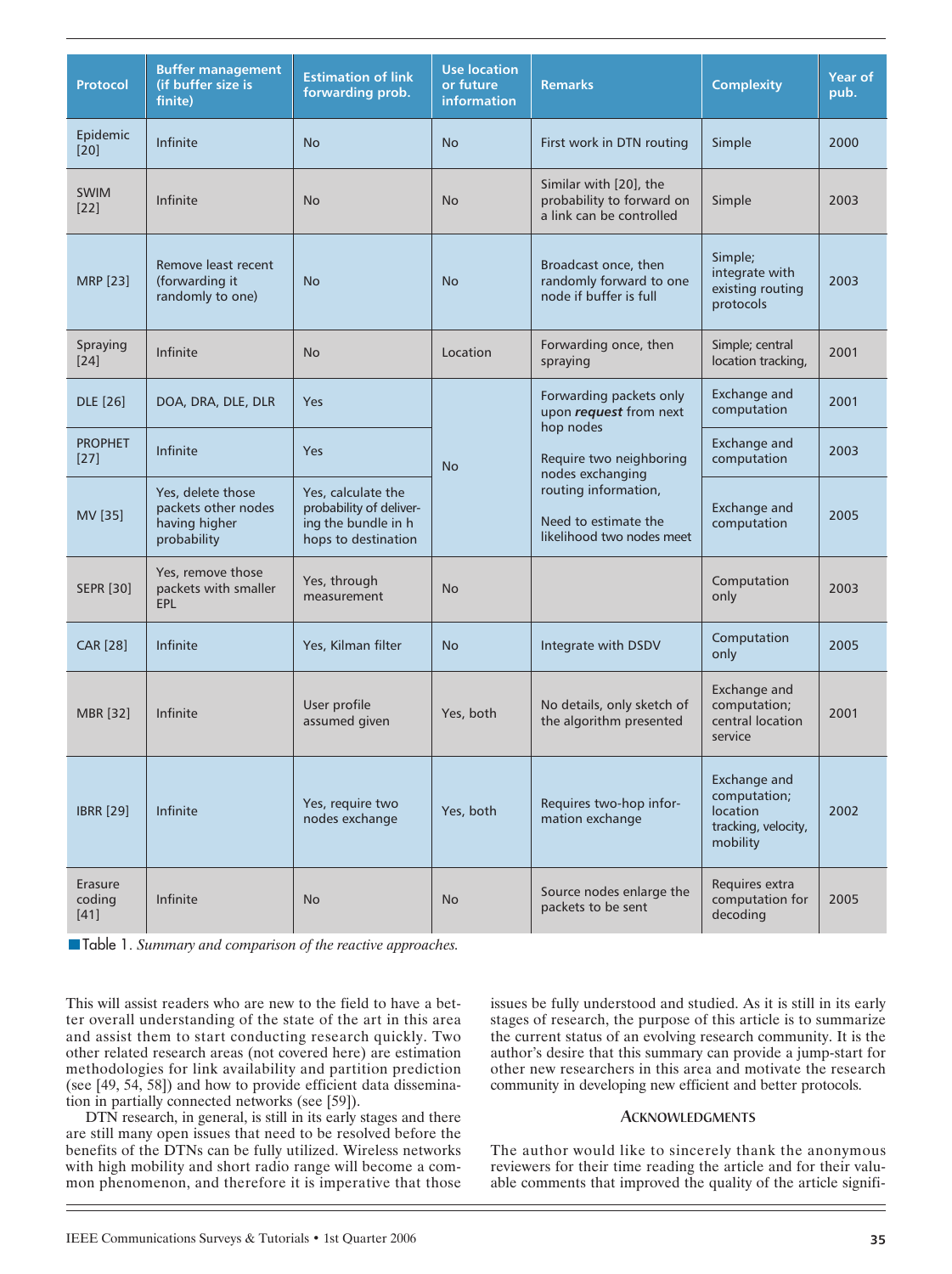| <b>Protocol</b>   | <b>Control nodes</b><br>trajectory                        | <b>Node movement</b><br>patterns known | Special nodes' movement<br>if needed              | <b>Remarks</b>                                                                                        | Year of<br>Pub. |
|-------------------|-----------------------------------------------------------|----------------------------------------|---------------------------------------------------|-------------------------------------------------------------------------------------------------------|-----------------|
| MV [35]           | <b>No</b>                                                 | <b>No</b>                              | Controlled                                        | Extra nodes needed                                                                                    | 2005            |
| Li&Rus-1 [34]     | Yes, intermediate nodes<br>change their trajectories      | Completely known                       | Not needed                                        | The network is assumed<br>to be almost connected:<br>MST is not a realistic<br>assumption in Li&Rus-2 | 2003            |
| Li&Rus-2 [34]     | Yes, based on informa-<br>tion learned from<br>updates    | <b>No</b>                              | Not needed; MST used for<br>updates               |                                                                                                       | 2003            |
| <b>NIFM [36]</b>  | Yes, node trajectory<br>controlled (move closer<br>to MF) | <b>No</b>                              | Predetermined                                     |                                                                                                       | 2004            |
| <b>FIFM [36]</b>  | <b>No</b>                                                 | <b>No</b>                              | Based on user's request<br>(via long-range radio) | Long range radio is not a<br>realistic assumption?                                                    | 2004            |
| <b>VMN [53]</b>   | No (nodes wait to get<br>closer to VMN)                   | <b>No</b>                              | Predetermined                                     |                                                                                                       | 2004            |
| <b>Snake</b> [38] | <b>No</b>                                                 | <b>No</b>                              | Special nodes form a snake                        |                                                                                                       | 2001            |
| Runners[39]       | <b>No</b>                                                 | <b>No</b>                              | Random walk                                       |                                                                                                       | 2001            |

■ **Table 2.** *Summary and comparison of the proactive approaches.* 

cantly. Also thanks Dr. Dell Kronewitter of SDRC for providing valuable comments and proofreading the manuscript.

#### **REFERENCES**

- [1] T. Clausen and P. Jacquet, "Optimized Link State Routing Protocol (OLSR)," RFC 3626, IETF Network Working Group, October 2003.
- [2] C. Perkins, E. Belding-Royer, and S. Das, "Ad hoc On-Demand Distance Vector (AODV) Routing," RFC 3561, IETF Network Working Group July 2003.
- [3] D. B. Johnson and D. A. Maltz, "Dynamic Source Routing in Ad Hoc Wireless Networks," Imielinski and Korth, Eds., *Mobile Computing*, vol. 353, Kluwer Academic Publishers, 1996.
- [4] Y.-B. Ko and N. Vaidy, "Location-Aided Routing in Mobile Ad Hoc Networks," *ACM Wireless Networks Journal*, June 2000.
- [5] M. Grossglauser and M. Vetterli, "Locating Nodes with EASE: Mobility Diffusion of Last Encounters in Ad Hoc Networks," *INFOCOM*, 2003.
- [6] H. Dubois-Ferriere, M. Grossglauser, and M. Vetterli, "Age Matters: Efficient Route Discovery in Mobile Ad Hoc Networks using Encounter Age," *MobiHoc*, 2003.
- [7] S.-J. Lee, W. Su, and M. Gerla, "Wireless Ad Hoc Multicast Routing with Mobility Prediction," *Mobile Networks and Applications J.*, 6/2001.
- [8] Y. Ge, Thomas Kunz, and Louise Lamont, "Quality of Service Routing in Ad Hoc Networks Using OLSR," *HICSS 2003*.
- [9] J. J. Garcia-Luna-Aceves, M. Mosko, and C. Perkins, "A New Approach to On-Demand Loop-Free Routing in Ad Hoc Networks," *Proc. 22nd ACM Symp. Principles of Distributed Computing (PODC 2003)*, Boston, Massachusetts, July 13–16, 2003.
- [10] S. Burleigh *et al.*, "Delay-Tolerant Networking: An Approach to Interplanetary Internet," *IEEE Commun. Mag.*, June 2003.
- [11] P. Juang *et al.*, "Energy-Efficient Computing for Wildlife Tracking: Design Tradeoffs and Early Experiences with ZebraNet," *Proc. ASPLOS*, Oct. 2002.
- [12] R. Shah et al., "Data MULEs: Modeling a Three-tier Architecture for Sparse Sensor Networks," *IEEE SNPA Wksp.*, May 2003.
- [13] A. Pentland, R. Fletcher, and A. A. Hasson, "A Road to Universal Broadband Connectivity," *2nd Int'l Conf. Open Collaborative Design for Sustainable Innovation*; Development by Design, Dec. 2002.
- [14] Wizzy Project, http://www.wizzy.org.za/
- [15] DTN Research Group, http://www.dtnrg.org/docs/specs/draftirtf-dtnrg-arch-04.txt
- [16] S. Jain et al., "Routing in Delay Tolerant Network," ACM SIG-*COM'04*, Portland, Oregon, 2004.
- [17] K. Fall, "A Delay-Tolerant Network Architecture for Challenged Internets," *Proc. SIGCOMM'03*, Aug. 2003.
- [18] S. Merugu *et al.*, "Routing in Space and Time in Networks with Predicable Mobility," Georgia Institute of Technology, Technical Report, GIT-CC-04-7, 2004.
- [19] R. Handorean *et al.*, "Accommodating Transient Connectivity in Ad Hoc and Mobile Settings," *Pervasive 2004*, Apr. 21–23, 2004, Vienna, Austria, pp. 305–22.
- [20] A. Vahdat and D. Becker, "Epidemic Routing for Partially Connected Ad Hoc Networks," Tech. Rep. CS-200006, Department of Computer Science, Duke University, Durham, NC, 2000.
- [21] M. Grossglauser and D. Tse, "Mobility Increases the Capacity of Ad Hoc Wireless Networks," *INFOCOM*, 2001.
- [22] T. Small and Z. J. Haas, "The Shared Wireless Infostation Model — A New Ad Hoc Networking Paradigm (or Where there is a Whale, there is a Way)," *Mobihoc 2003*, June 1–3, 2003.
- [23] D. Nain *et al.*, "Integrated Routing and Storage for Messaging Applications in Mobile Ad Hoc Networks," *Proc. WiOpt*, Autiplis, France, Mar. 2003.
- [24] F. Tchakountio and R. Ramanathan, "Tracking Highly Mobile Endpoints," *ACM Wksp. Wireless Mobile Multimedia (WoW-MoM)*, July 2001, Rome, Italy.
- [25] J. Su *et al.*, "User Mobility for Opportunistic Ad-Hoc Networking," *6th IEEE Wksp. Mobile Comp. Sys. and Applications (WMCSA)*, UK, Dec. 2004.
- [26] A. Davids, A. H. Fagg, and B. N. Levine, "Wearable Computers as Packet Transport Mechanisms in Highly-Partitioned Ad-Hoc Networks," *Proc. Int'l. Symp. Wearable Comp.*, Zurich, Oct. 2001.
- [27] A. Lindgren *et al.*, "Probabilistic Routing in Intermittently Connected Networks," *Mobile Comp. and Commun. Rev.*, vol. 7, no. 3, July 2003.